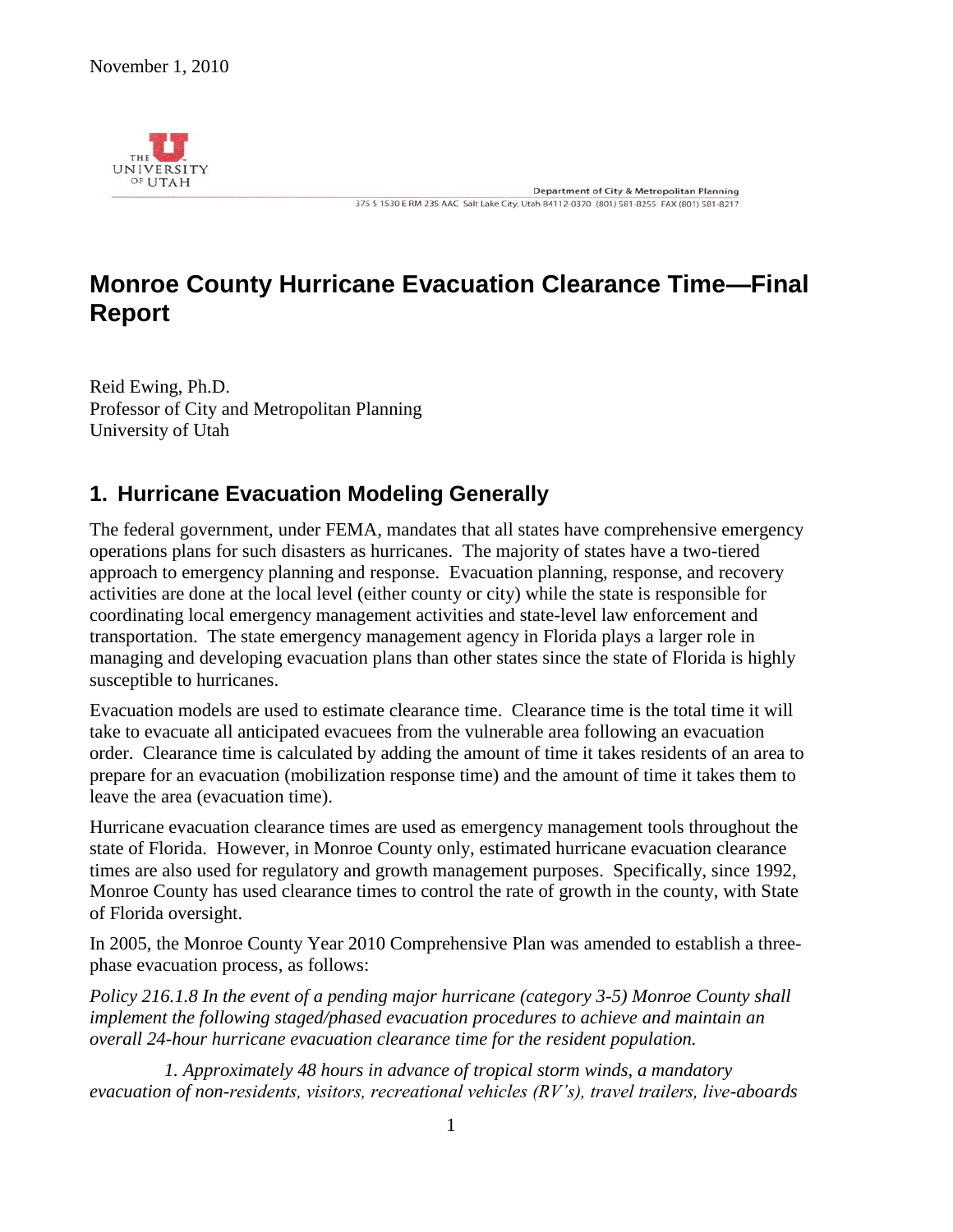*(transient and non-transient), and military personnel from the Keys shall be initiated. State parks and campgrounds should be closed at this time or sooner and entry into the Florida Keys by non-residents should be strictly limited.* 

 *2. Approximately 36 hours in advance of tropical storm winds, a mandatory evacuation of mobile home residents, special needs residents, and hospital and nursing home patients from the Keys shall be initiated.* 

 *3. Approximately 30 hours in advance of tropical storm winds, a mandatory phased evacuation of permanent residents by evacuation zone (described below) shall be initiated. Existing evacuation zones are as follows:* 

 *a) Zone 1 – Key West, Stock Island and Key Haven to Boca Chica Bridge (MM 1-6)* 

 *b) Zone 2 – Boca Chica Bridge to West end of 7-mile Bridge (MM 6-40)* 

 *c) Zone 3 – West end of 7-Mile Bridge to West end of Long Boat Key Bridge (MM 40- 63)* 

 *d) Zone 4 – West end of Long Boat Key Bridge to CR 905 and CR 905A intersection (MM 63-106.5)* 

 *e) Zone 5 – 905A to, and including Ocean Reef (MM 106.5–126.5)* 

*The actual sequence of the evacuation by zones will vary depending on the individual storm.. The concepts embodied in this staged evacuation procedures should be embodied in the appropriate County operational Emergency Management Plans.* 

*The evacuation plan shall be monitored and updated on an annual basis to reflect increases, decreases and or shifts in population; particularly the resident and non-resident populations. [9J-5.012(3)(c)4]* 

Objective 101.2 of the Comprehensive Plan requires Monroe County to reduce hurricane clearance time to 24 hours by 2010. The Miller Model, developed specifically to estimate clearance time for the Florida Keys, has yet to be tested with a phased evacuation scenario to see if Monroe County meets this objective.

Our charge is to conduct such a test, while updating the model based on 2000 U.S. Census data, recent building permit data, the best available tourist data, all available hurricane survey results, realistic roadway link capacities, and other data that have become available since the last test. This report estimates clearance time under three-phase evacuation for a worst case Category 5 hurricane.

Clearly, estimated clearance time will vary with the assumptions made in the Miller Model update. The matrix in the Appendix at the end of this report sets forth the assumptions proposed by different agencies. This update is based on the assumptions in the Ewing column, which the author views as most realistic.

### **Conventional Evacuation Models**

Conventional hurricane models make use of traditional urban transportation models, the same models used in long-range transportation planning. There are more than 30 transportation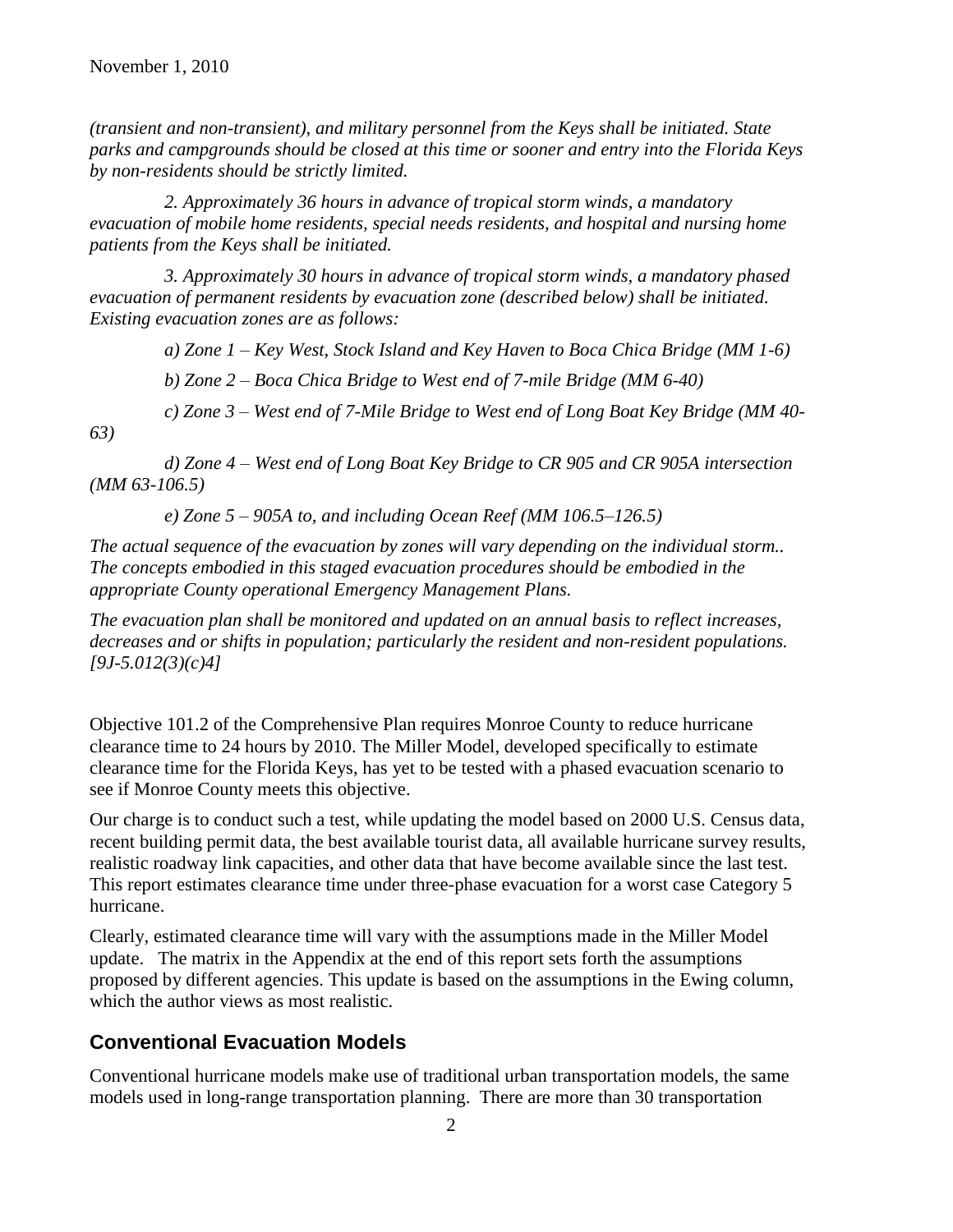$\overline{a}$ 

modeling tools that have been used for evacuation modeling. In addition, there are also several specialized transportation planning models that were developed specifically for hurricane evacuation events, including ETIS, HEADSUP, and HURREVAC. These three models are described in more detail below.

There are three basic ways to model a traffic network: macro, micro and meso. The three models differ in terms of scale (geographic area) and the level of detail (how precise the analysis is). Therefore, "[u]nderstanding the potential of transportation modeling to support decision-making for evacuations hinges on identifying those decisions in the process that best lend themselves to the strengths of a particular modeling approach."

Macro models are able to represent a large geographic area such as an entire metropolitan area; however, these models cannot represent individual vehicles or people on the road network. A sub-category of macro models that are time sensitive, real-time decision support tools, are becoming increasingly popular.

Micro models represent only a portion of a road such as milemarkers along an interstate. These models are helpful in modeling smaller sections of a network such as a specific roadway corridor and are able to calculate precise results since individual vehicles are tracked on the network for a small segment of time (normally  $1/10<sup>th</sup>$  of a second).

A third type of model, meso models, are able to represent larger geographic areas than micro models and at the same time are able to allow for more precise results than macro models. In addition, these models are able to represent individual roadway links and vehicles on a network; however, they are not able to represent individual lanes on each roadway segment.

HURREVAC is a macro model designed by the U.S. Army Corps of Engineers for FEMA to assess hurricane evacuation scenarios. The model estimates the amount of time it will take to evacuate an area and can be used to determine the best time to begin an evacuation. The model uses information from the National Hurricane Center, flood estimates from the SLOSH model, and information on the utility of all shelters in the area.

PBS&J developed the ETIS model following Hurricane Floyd. This is a macro-level modeling and analysis system which is primarily comprised of an Internet travel demand forecasting system. The system is able to predict congestion from evacuation traffic as well as traffic flows between states. It allows emergency officials to input the category of storm, the estimated participation rate, tourist occupancy rate, and destination percentages for the counties of concern. With such data, the model is able to output the level of congestion on major highways as well as tables of anticipated vehicle volumes.

The Florida HEADSUP program is used to manage traffic proactively during an evacuation. Although HEADSUP uses the same information as ETIS, the program is more detailed and complete. The program is able to automatically process real-time traffic data from 27 strategically located traffic counters throughout Florida in order to analyze evacuation conditions and assist in emergency management decisions. The program is also able to run hourly dynamic travel demand forecasts, impact analyses of contraflow lanes, socio-economic

 $<sup>1</sup>$  Hardy, Matthrew and Wunderlich, Karl. (2007). Evacuation Management Operations (EMO)</sup> Modeling Assessment: Transportation Modeling Inventory. Pg. 19.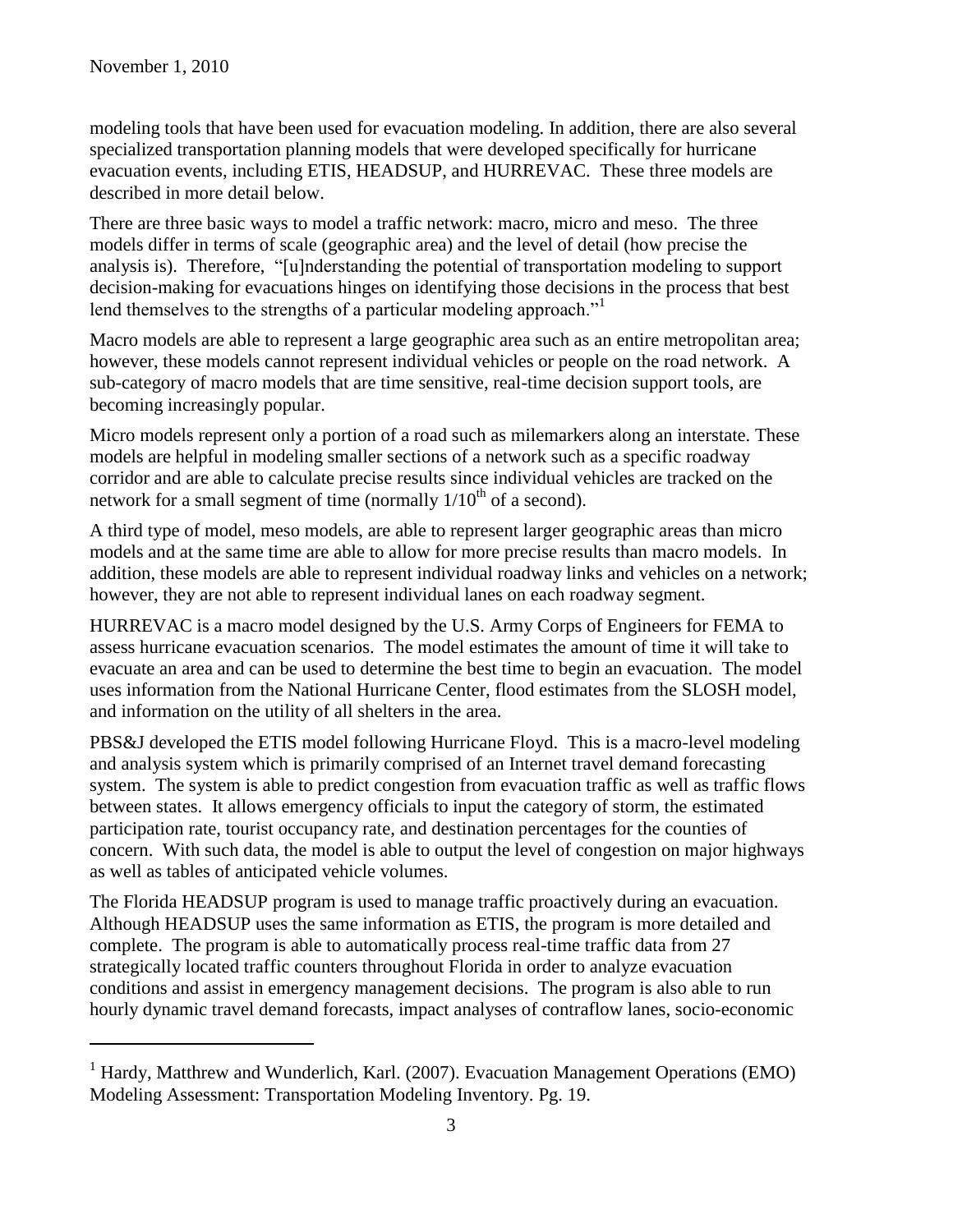statistics on evacuees, a map-based user interface, a traffic model that gradually loads evacuees onto the roadway network, and an archival capability which records when key events occurred during a hurricane evacuation.

The Florida Keys Hurricane Evacuation Model, widely known as the Miller Model, is a deterministic model that supplies a specific model output – clearance time – based on such inputs as the number of dwelling units and capacity of roadway links. Miller Consulting developed this hurricane evacuation model in 2000 to measure and analyze the unique characteristics of the Florida Keys and to determine the clearance time required to evacuate the Florida Keys up to Florida City, based on existing US 1 conditions.

The Miller Model was designed to model the behavior of residents and tourists in responding to a mandatory hurricane evacuation order in the Florida Keys and is able to test various scenarios in order to determine the clearance time for each scenario.

### **State-of-the-Art Evacuation Models**

Traditional urban transportation models are static. They do not take into account the dynamic changes that occur in travel behavior during the evacuation process. The static models assume stable conditions both in demand variables and traffic flows.

Haoqiang Fu and Chester Wilmot have developed a sequential logit dynamic travel demand model for hurricane evacuation. The model considers the evacuation order as a time-dependent variable rather than a static variable and thereby analyzes both the impact of the type and timing of evacuation orders. The model divides evacuation time into discrete intervals; the probability of a household evacuating in a particular interval is the product of the probability of evacuating in that time period and the product of the probability of not evacuating in all earlier time intervals. The model is also designed to test phased evacuation.

Fu and Wilmot used a small dataset from Southeast Louisiana from Hurricane Andrew to develop their dynamic model. Due to the limitations with the size of this dataset, Fu and Wilmot then estimated a similar sequential logit model using a larger dataset from South Carolina collected after Hurricane Floyd.

This model is considered state-of-the-art because it is able to analyze the impact of the type and timing of evacuation orders. Fu and Wilmot used the model to better understand household evacuation behavior under different evacuation order conditions. The model can also be used to study the impact of a variety of factors such as the type and location of the residence, and stormspecific characteristics such as wind speed, forward speed, and the path of the hurricane.

Monroe County could benefit from developing a dynamic model for future hurricane evacuation updates. It would provide a more accurate measure of clearance time than the currently used evacuation response curves.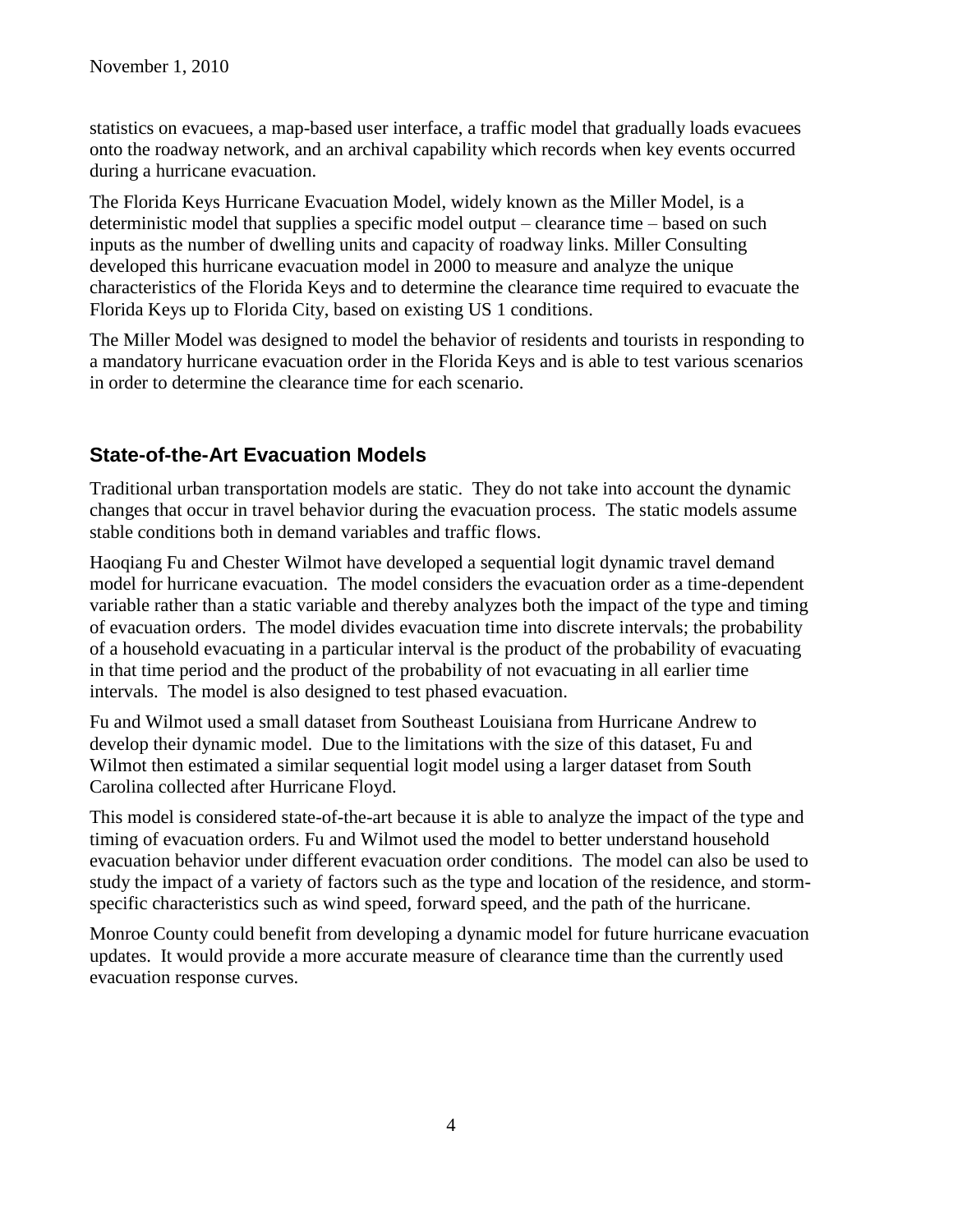# **2. The 2001 Study**

While other modeling options exist and may be pursued in the future, time and budget limitations under our contract led to a decision to update a conventional model developed in the *2001 Keys Hurricane Evacuation Study* (the 2001 Study). The conventional model is widely referred to as the Miller Model. The model is a spreadsheet-based program executed in Microsoft Excel. The model is comprised of 39 Excel spreadsheets, 31 of which relate to individual roadway segments. The 31 roadway segments are defined by roadway cross-section, capacity, and mile markers. The model is deterministic, predicting evacuation movement linkby-link, in 2-minute increments, assuming a 30 mph average driving speed.

# **Clearance Time**

There are different definitions of clearance time, depending on the hurricane model that is utilized. The 2001 Study definition is:

"…the time required to clear the roadways of all vehicles evacuating in response to a hurricane situation. Clearance time begins when the first evacuating vehicle enters the road network and ends when the last evacuating vehicle reaches its destination."

This definition had to be modified to account for the phasing of evacuation and the tendency of some residents to evacuate spontaneously before an evacuation order is issued. "Clearance time" begins 36 hours prior to tropical force winds when mobile home residents are ordered to evacuate (at the beginning of Phase 2), and it ends when the last evacuating vehicle exits, or passes by the northbound entrance to Florida's Turnpike on US 1 in Florida City. For purposes of determining total time to safety for evacuating vehicles, the 2001 Study added Dade County travel time to Monroe County clearance time to reflect an approximate time to get from Florida City to the evacuation shelter at Florida International University (FIU). This additional time was assumed to be 30 minutes for Category 1-2 hurricanes, and 52 minutes for Category 3-5 hurricanes reflecting addition congestion under the worst case. As we are only interested in time to evacuate to Florida City, this update does not include this additional travel time.

### **Zone Structure**

When the 2001 Study was in process, a decision was made to delineate seven evacuation zones, as that was what the Monroe County's Emergency Management Division was using at the time. The Monroe County's Emergency Management Division has since transitioned to five hurricane evacuation zones. Moreover, the South Florida Regional Planning Council has opted to base the zone structure of its evacuation model on census geography, which simplifies model updates.

For this application, we held to the seven-zone structure of the 2001 Study. The seven zones are defined by mile makers:

|            | <b>Evacuation Zone</b> | Mile Marker |
|------------|------------------------|-------------|
| Lower Keys |                        | $0-13$      |
|            |                        | 13-46       |

Table 1. Mile Marker Limits for each Evacuation Zone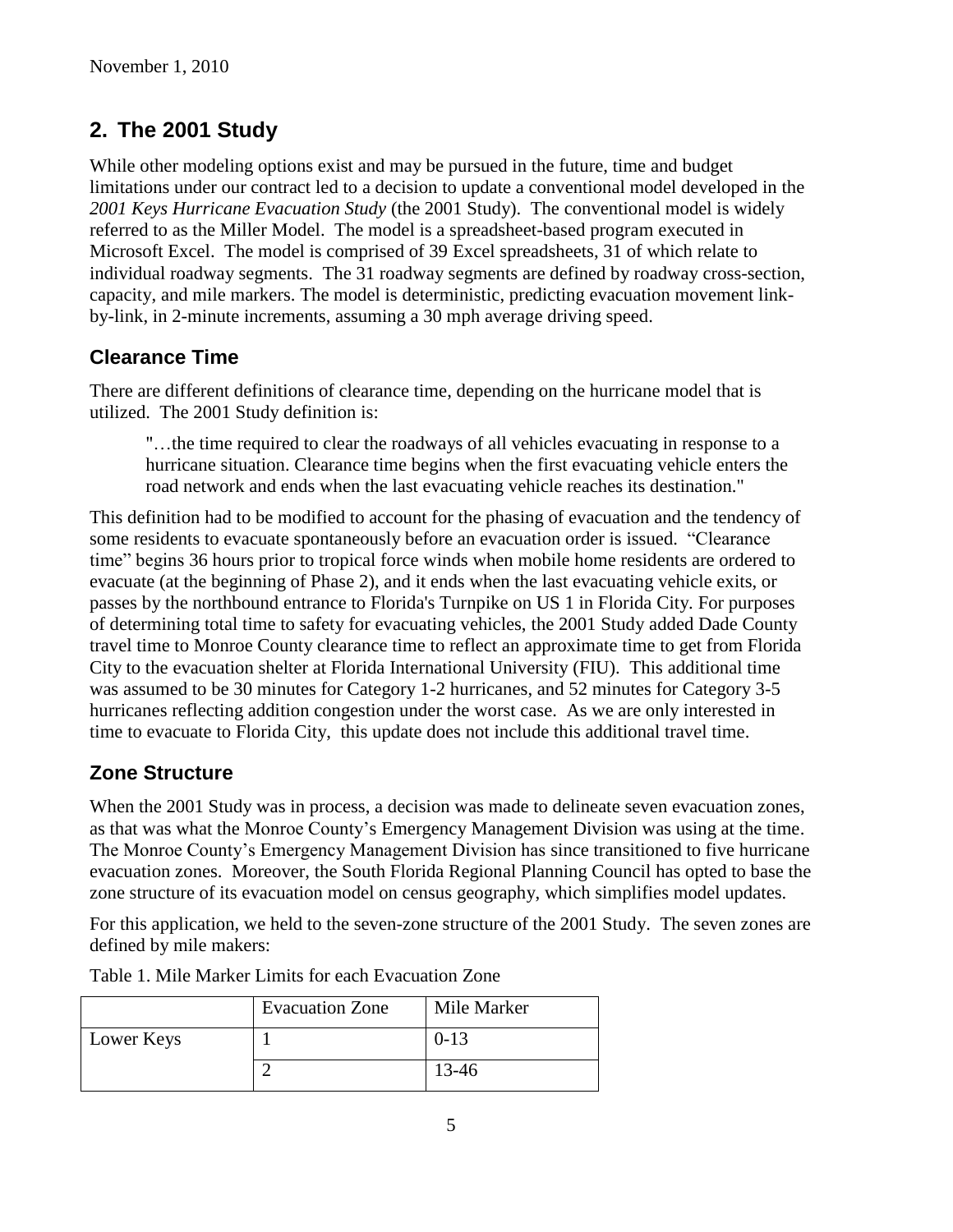| Middle Keys       | 3  | $46 - 64$ |
|-------------------|----|-----------|
| <b>Upper Keys</b> |    | 64-84     |
|                   | ر_ | 84-95     |
|                   | O  | 95-113    |
|                   |    | 106-ICWW  |

To update inputs to the Miller Model based on the 2000 Census, it was necessary to determine how census geography relates to the seven 2001 Study evacuation zones. We used a combination of maps provided in the *2001 Keys Hurricane Evacuation Study* and descriptions of the zonal boundaries to produce the following correspondence table (Table 2).

| Zone                                        | <b>Census Tract</b> | <b>Block Group</b> | Percentage of Block<br>Group in Zone |
|---------------------------------------------|---------------------|--------------------|--------------------------------------|
| Zone 1 (Key West to<br>Saddle Bunch Channel | 9726                | All block groups   | 100%                                 |
| Bridge - $mm 0-13$ )                        | 9725                | All block groups   | 100%                                 |
|                                             | $\overline{97}24$   | All block groups   | 100%                                 |
|                                             | 9723                | All block groups   | 100%                                 |
|                                             | 9722                | All block groups   | 100%                                 |
|                                             | 9721                | All block groups   | 100%                                 |
|                                             | 9720                | All block groups   | 100%                                 |
|                                             | 9719                | All block groups   | 100%                                 |
|                                             | 9718                | All block groups   | 100%                                 |
|                                             | 9717                | All block groups   | 100%                                 |
| Zone 2 (Saddle Bunch                        | 9716                | All block groups   | 100%                                 |
| Bridge to Knight Key<br>Channel - mm 13-46) | 9715                | All block groups   | 100%                                 |
|                                             | 9714                | All block groups   | 100%                                 |
| Zone 3 (Knight Key                          | 9713                | All block groups   | 100%                                 |
| Channel to Long Key<br>Viaduct - mm 46-64)  | 9712                | All block groups   | 100%                                 |
|                                             | 9711                | All block groups   | 100%                                 |
|                                             | 9710                | 2                  | 100%                                 |
|                                             | $\frac{1}{9710}$    | 3                  | 100%                                 |
| Zone 4 (Long Key                            | 9710                | $\mathbf{1}$       | 100%                                 |
| Viaduct to Whale<br>Harbor Channel - mm     | 9709                | $\mathbf{1}$       | 40%                                  |
| $64-84)$                                    | 9709                | $\overline{2}$     | 45%                                  |

Table 2. Zone Structure for Updated Miller Model (2008)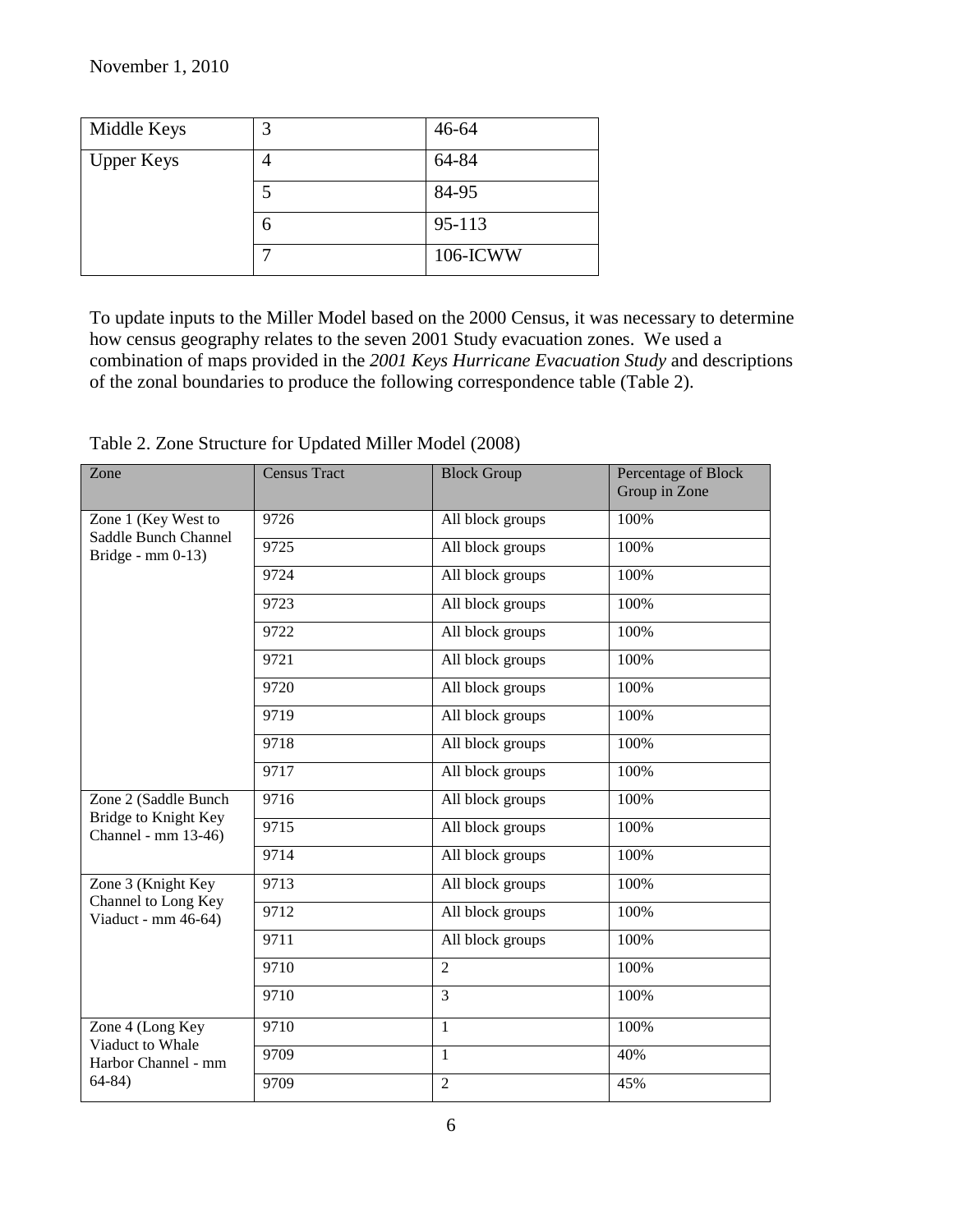|                                                | 9709 | 3                | 100% |
|------------------------------------------------|------|------------------|------|
|                                                | 9709 | $\overline{4}$   | 100% |
|                                                | 9709 | $\overline{5}$   | 100% |
| Zone 5 (Whale Harbor                           | 9709 | 1                | 60%  |
| <b>Channel to Milemarker</b><br>95 - mm 84-95) | 9709 | $\overline{2}$   | 55%  |
|                                                | 9708 | All block groups | 100% |
|                                                | 9707 | All block groups | 100% |
|                                                | 9706 | 3                | 100% |
| Zone 6 (along U.S. 1 -                         | 9706 | 1                | 100% |
| mm 95-113)                                     | 9706 | $\overline{2}$   | 100% |
|                                                | 9705 | All block groups | 100% |
|                                                | 9704 | All block groups | 100% |
|                                                | 9703 | All block groups | 100% |
|                                                | 9702 | 1                | 40%  |
|                                                | 9702 | 3                | 60%  |
| Zone 7 (along CR 905 -<br>mm 106-ICWW)         | 9702 | $\mathbf{1}$     | 60%  |
|                                                | 9702 | $\overline{2}$   | 100% |
|                                                | 9702 | $\overline{3}$   | 40%  |
|                                                | 9701 | All block groups | 100% |

### **Inputs**

The Miller Model requires the following inputs related to housing, evacuee behaviors, and road network performance.

- How many dwelling and tourist units exist in the evacuation area;
- What fraction of the dwelling and tourist units will be occupied at the time of evacuation;
- How many people will leave their dwellings to go someplace safer (i.e., evacuation rate or evacuation participation rate);
- When evacuees will leave, with respect to when evacuation orders are issued;
- What effect a policy of phased evacuation will have;
- Where the evacuees will go, in terms of ultimate destinations inside or outside the county;
- How many vehicles will be used in the evacuation;
- Where evacuating traffic will load onto the road network;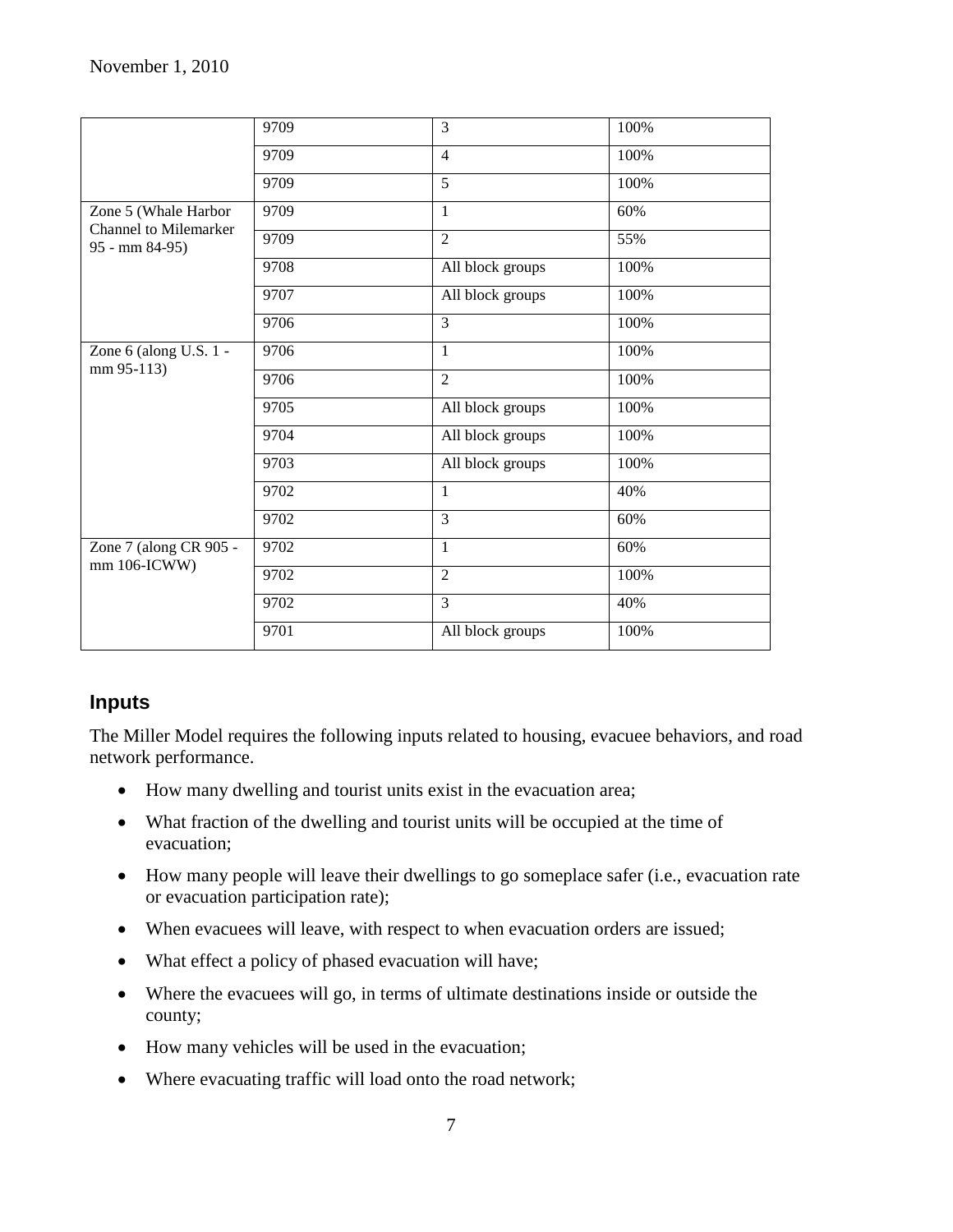- How much background traffic will be using the road network at the same time;
- How much traffic can be handled by critical links in the road network;

The following chapter outlines sources of data, methods of estimation, and values for each of the above used in our update of the 2001 Study.

# **3. Update of the 2001 Study**

### **Numbers of Dwellings and Tourist Units**

#### **2001 Study**

Evacuating population comes from three types of units: 1) permanent dwelling units, 2) mobile home units, and 3) tourist units. The 2001 Study began with the official number of dwelling units as of 1990 from the U.S. Census. Monroe County Planning Department then provided numbers of new units based on certificates of occupancy (CO) issued each year. The number of COs was summed, cumulatively, from 1990 to 1999. After 1999, the methodology followed by the County shifted to the potential number of dwelling units available under the permitting guidelines of the Rate of Growth Ordinance (ROGO).

#### **Update**

The number of permanent dwelling units and mobile homes was determined from the 2000 U.S. Census, updated to reflect new dwellings occupied between 2000 and 2008 (see Tables 3 and 4). Permanent dwellings in 2000 included all census categories of permanent structures from single-family detached to multifamily with 50 or more units. Mobile homes included census categories of "mobile home" and "RV, boat, van, etc." The decision to include the latter with the former was prompted by belief that permanent residents living in RVs (many in mobile home parks), boats, vans, etc. would behave more like mobile home residents than tourists in an evacuation.

Permit data for new residential units issued from 2000 through 2008 were provided by the Monroe County Building Department and the equivalent departments of the five incorporated cities in Monroe County—Key West, Islamorada, Key Colony Beach, Layton, and Marathon. Post-2000 unit counts were added to 2000 unit counts to obtain current estimates of dwelling units by evacuation zone.

Tourist unit data was collected from the Department of Profession and Business Regulation. This department licenses hotels, motels, bed and breakfasts, timeshares and vacation rental units – all of which were included in the update. The data from DPBR were geocoded by Bryan Davisson, the GIS Planner in Monroe County's Growth Management Department.

Table 3. Permanent Dwelling Units in 2000, constructed and occupied between 2000-08, and total in 2008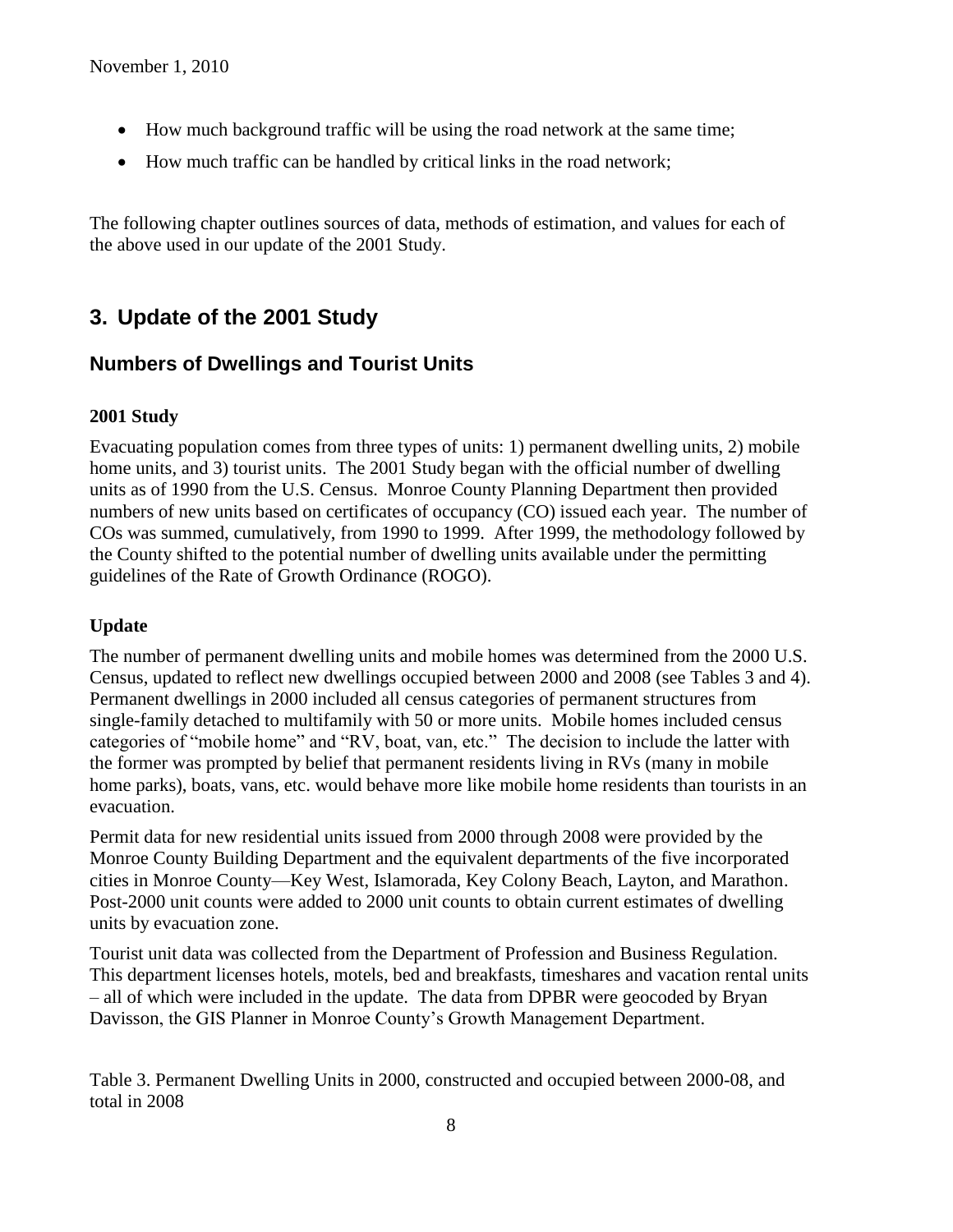|                |        | 2000-08<br>Key | 2000-08    | 2000-08  | 2000-08<br>Key<br>Colony | 2000-08 | 2000-08      | 2008   |
|----------------|--------|----------------|------------|----------|--------------------------|---------|--------------|--------|
| Zone           | 2000   | West           | Islamorada | Marathon | Beach                    | Layton  | County       | Total  |
| $\mathbf{1}$   | 14,509 | 319            |            |          |                          |         | 280          | 15,108 |
| 2              | 6,143  |                |            |          |                          |         | 360          | 6,503  |
| 3              | 6,972  |                |            | 124      | 170                      |         | 47           | 7,313  |
| $\overline{4}$ | 1,880  |                |            |          |                          | 21      | 3            | 1,904  |
| 5              | 5,095  |                | 169        |          |                          |         | 42           | 5,306  |
| 6              | 5,093  |                |            |          |                          |         | 242          | 5,335  |
| 7              | 1,310  |                |            |          |                          |         | $\mathbf{0}$ | 1,310  |
| Total          | 41,002 | 319            | 169        | 124      | 170                      | 21      | 974          | 42,779 |

Table 4. Mobile Home Units in 2000, permitted between 2000 and 2008, and in 2008

| Zone | 2000   | 2000-08 | 2008   |
|------|--------|---------|--------|
| 1    | 2,496  |         | 2,496  |
| 2    | 1,751  |         | 1,751  |
| 3    | 1,940  |         | 1,940  |
| 4    | 720    | 2       | 722    |
| 5    | 1,219  | 1       | 1,220  |
| 6    | 2,459  | 1       | 2,460  |
| 7    | 8      |         | 8      |
|      | 10,593 | 4       | 10,597 |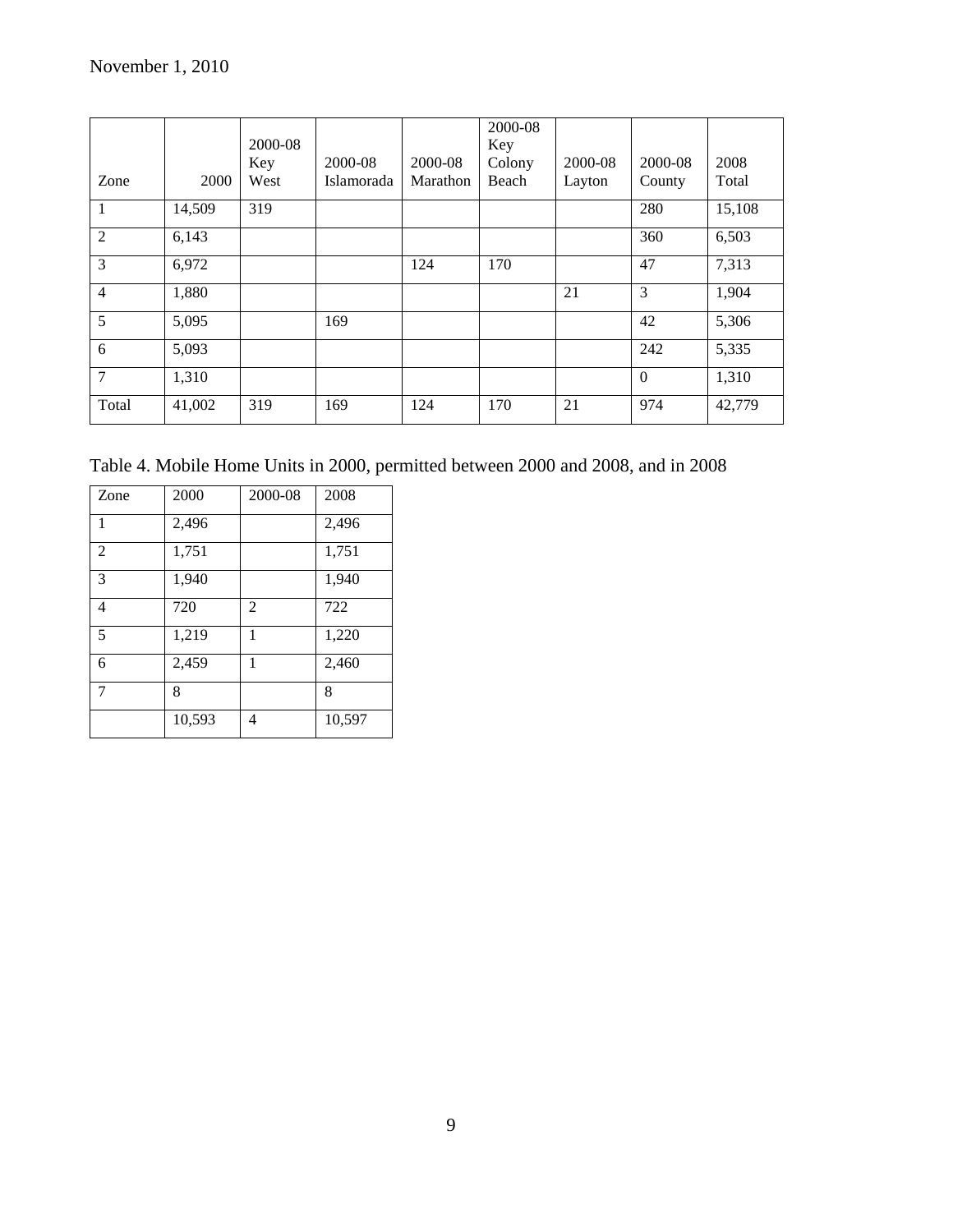|                | 2008    | 2008<br>vacation | 2008      | 2008   |
|----------------|---------|------------------|-----------|--------|
| Zone           | lodging | rental           | timeshare | Total  |
| 1              | 8,148   | 0                | 0         | 8,148  |
| $\mathfrak{D}$ | 491     | 23               | $\Omega$  | 514    |
| 3              | 2,997   | 29               | 19        | 3,045  |
| 4              | 1,734   | $\overline{c}$   | 1         | 1,737  |
| 5              | 576     | 0                | 0         | 576    |
| 6              | 1,960   | 3                | 14        | 1,977  |
| $\overline{7}$ | 36      | 0                | 19        | 55     |
|                | 15,942  | 57               | 53        | 16,052 |

Table 5. Tourist Units in 2008

### **Occupancy Rates**

#### **2001 Study**

The Project Steering Committee (PSC) identified "% Occupancy of Dwelling Units" as a critical variable. The PSC used 1990 Census data to determine the occupancy rates during the month of April (when the Census data are collected).

For tourists, the occupancy rate utilized was from the 1991 Hurricane Evacuation Analysis of the Monroe County Comprehensive Plan and the 1995 update, both prepared by PBS&J. The occupancy was estimated as 45% on the low end and 75% on the upper end. The Project Steering Committee studied these numbers and decided to estimate the occupancy rate by subregion of the Keys. Actual rates, based on specific knowledge of the Project Steering Committee members, were used whenever available. For example, an occupancy rate of 72% was used for Key West since members knew that overall occupancy rate here was higher than the rest of the county.

### **Update**

Occupancy rates for permanent dwellings were determined by zone from the 2000 Census (see Table 6). Occupancy rates for the county as a whole appear to have declined by about 20 percent between the 2000 Census and the 2008 American Community Survey. We therefore produced a second set of occupancy rates, prorating 2000 occupancy rates by zone to account for this decline (see Table 6).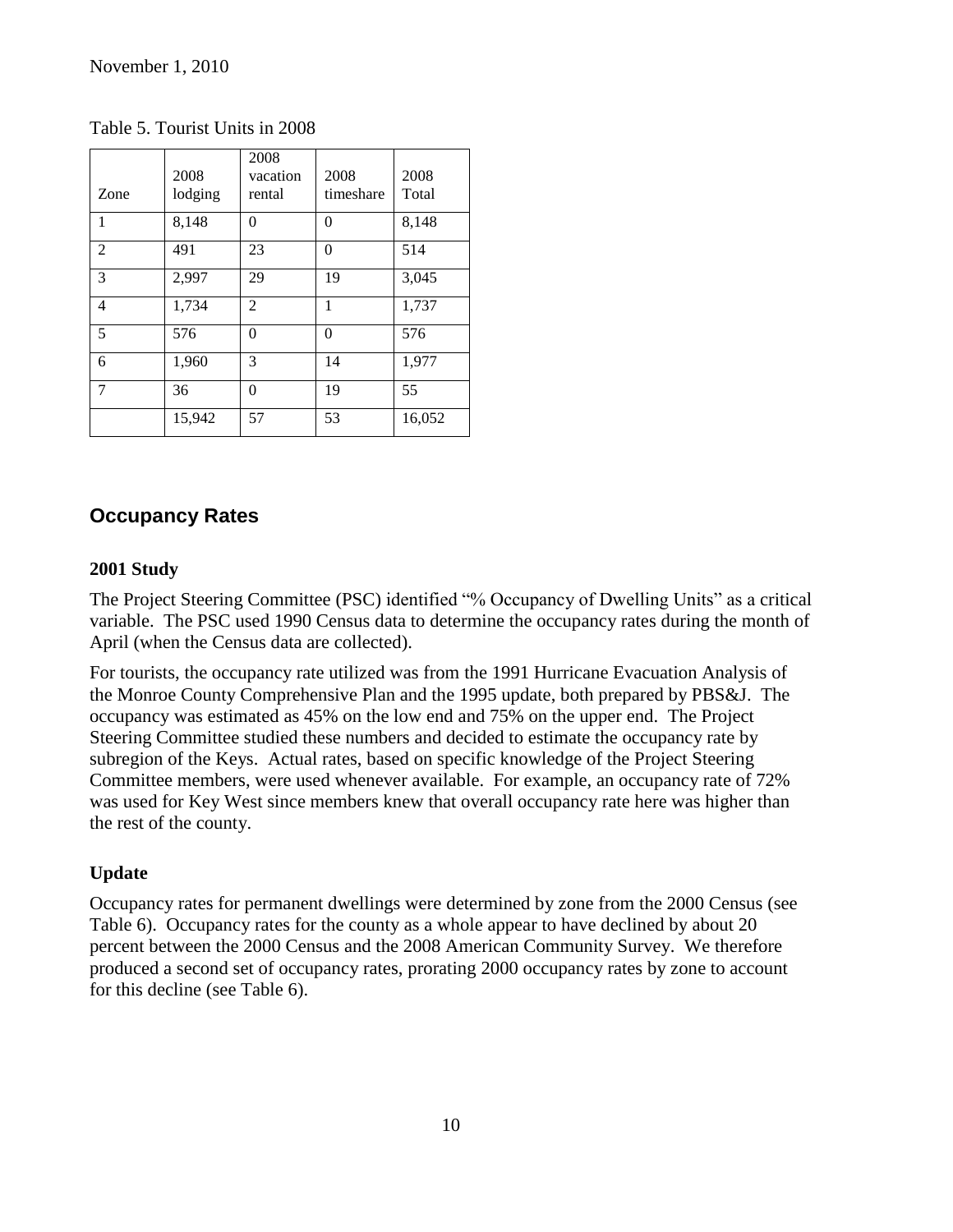| Zone | Percent Occupied<br>Housing Units $-2000$<br>Census | Percent Occupied<br>Housing Units -<br>Adjusted for 2008<br><b>American Community</b><br>Survey |
|------|-----------------------------------------------------|-------------------------------------------------------------------------------------------------|
| 1    | 84%                                                 | 67%                                                                                             |
| 2    | 67%                                                 | 54%                                                                                             |
| 3    | 59%                                                 | 47%                                                                                             |
| 4    | 44%                                                 | 35%                                                                                             |
| 5    | 58%                                                 | 46%                                                                                             |
| 6    | 65%                                                 | 52%                                                                                             |
| 7    | 34%                                                 | 27%                                                                                             |

Table 6. Occupancy Rates for Permanent Dwellings and Mobile Homes (2000 and 2008 estimate)

To update tourist occupancy rates, we referred to Smith Travel Research's latest Trend Report, submitted annually to Monroe County's Tourist Development Council. Occupancy rates have remained relatively constant over the years. During the hurricane season (June 1 through November 30), July is the highest occupancy month, while September is the lowest. We used July 2008 values (see Table 7). This is a worst-case assumption, since the peak of Atlantic hurricane activity is in September, the month with the lowest occupancy.

Table 7. Occupancy Rates for Tourist Units (July 2008)

| Zone                     | Percentage<br>Occupied Units |
|--------------------------|------------------------------|
| 1 (Key West)             | 82%                          |
| $\mathfrak{D}$           | 71%                          |
| 3                        | 71%                          |
| 4                        | 71%                          |
| $\overline{\phantom{0}}$ | 71%                          |
| 6 (Key Largo)            | 77%                          |
|                          | 71%                          |

### **Evacuation Participation Rates**

### **2001 Study**

To estimate evacuation participation rates, the 2001 Study relied heavily on a survey conducted by Dr. Carnot Nelson in 1989. The assumed evacuation participation rates are shown in Tables 7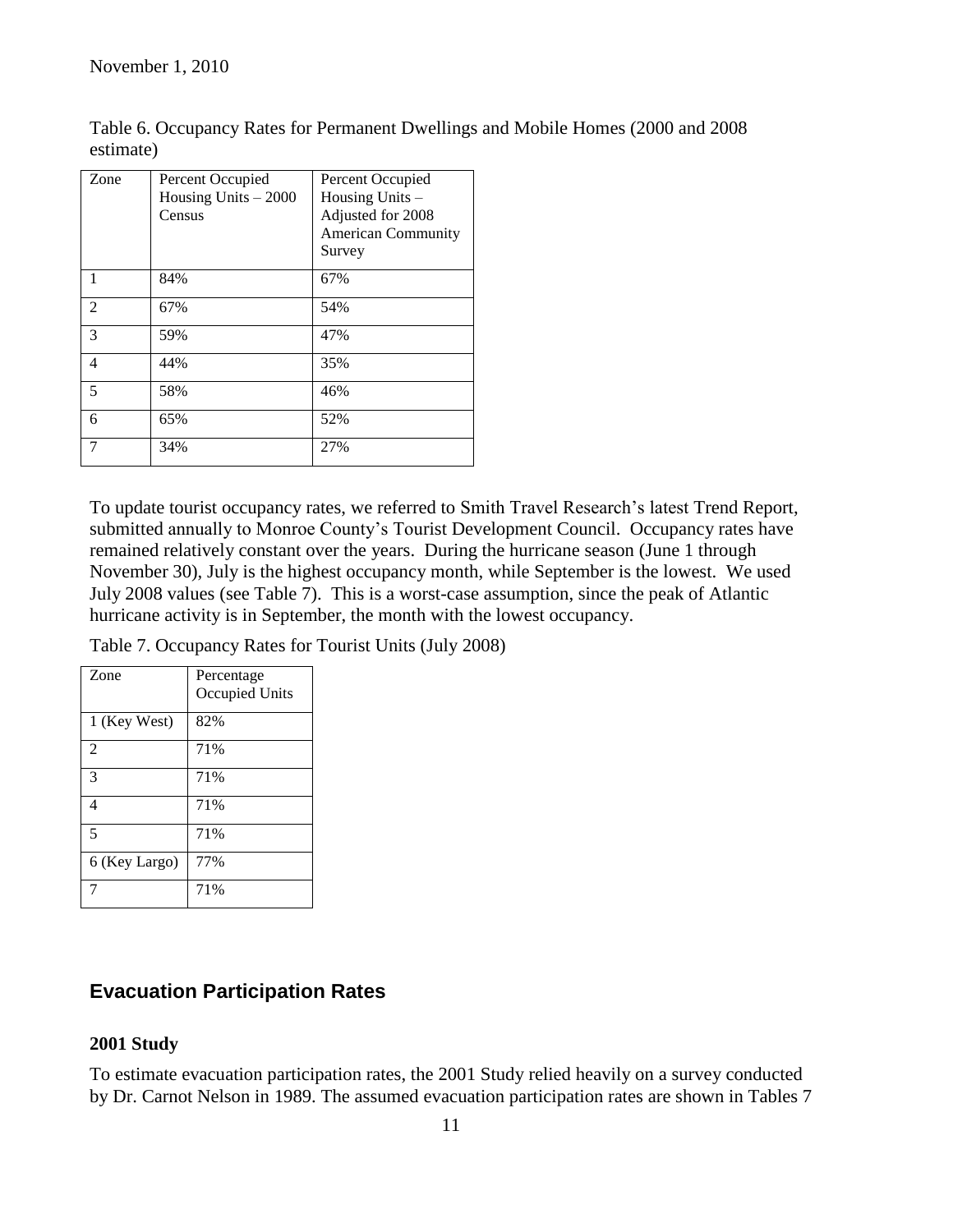and 8. All are taken from Dr. Nelson's behavioral analysis, except participation rates for tourist units which were assumed to be 100%. Dr. Nelson had suggested lower numbers.

Nelson's survey was done before Hurricane Andrew, and it simply asked people what they intended to do in response to a number of hypothetical hurricane threats. Intended-response data may be unreliable predictors of actual evacuation behavior.

Much more information has become available since Nelson's pre-Andrew survey (Baker 2000):

- A University of Florida group conducted a survey following Andrew, not only asking what people did in Andrew, but also using the very same intended-response questions previously used by Nelson.
- James Mattson conducted a survey following Andrew, dealing with Andrew response and intended response in future storms.
- Dr. Earl Baker did a survey following Andrew for the National Science Foundation that documented response in Andrew, perceptions of vulnerability, confidence in construction, and intended responses in future threats.
- Following Georges, FIU conducted a survey documenting response to Georges as well as asking about certain subjects that could have a bearing on future response.
- Also following Georges, the Monroe County School Board had public school students take home a questionnaire asking what their households did in Georges.
- Dr. Earl Baker conducted interviews in the Lower Keys as part of a post-Georges survey for the Corps of Engineers and FEMA. It dealt with response to Georges as well as vulnerability perception, concerns about traffic congestion, and future response.
- Dr. Earl Baker conducted an additional survey in the Lower Keys, dealing with response to Georges but also posing several hypothetical threat scenarios and evaluating the effect on intended response of roadway improvements and having refuges of last resort in Key West.
- Following Hurricane Ivan, a Post-Ivan Behavioral Analysis was prepared for the Federal Emergency Management Agency and the U.S. Army Corps of Engineers in September 2005. A total of 200 interviews were conducted in Monroe County. The questionnaire asked questions regarding evacuation decisions and behavior, home mitigation and/or preparation, household circumstances, economic impacts, and household information needs.
- The South Florida Behavioral Survey was conducted in 2007-2008 as part of Statewide Regional Evacuation Study Program. The primary aim of the survey was to provide data to assist in deriving evacuation behavioral assumptions for transportation and shelter analyses. In each non-coastal county of the state 150 interviews were conducted randomly by telephone. In each coastal county of the state, 400 interviews were conducted.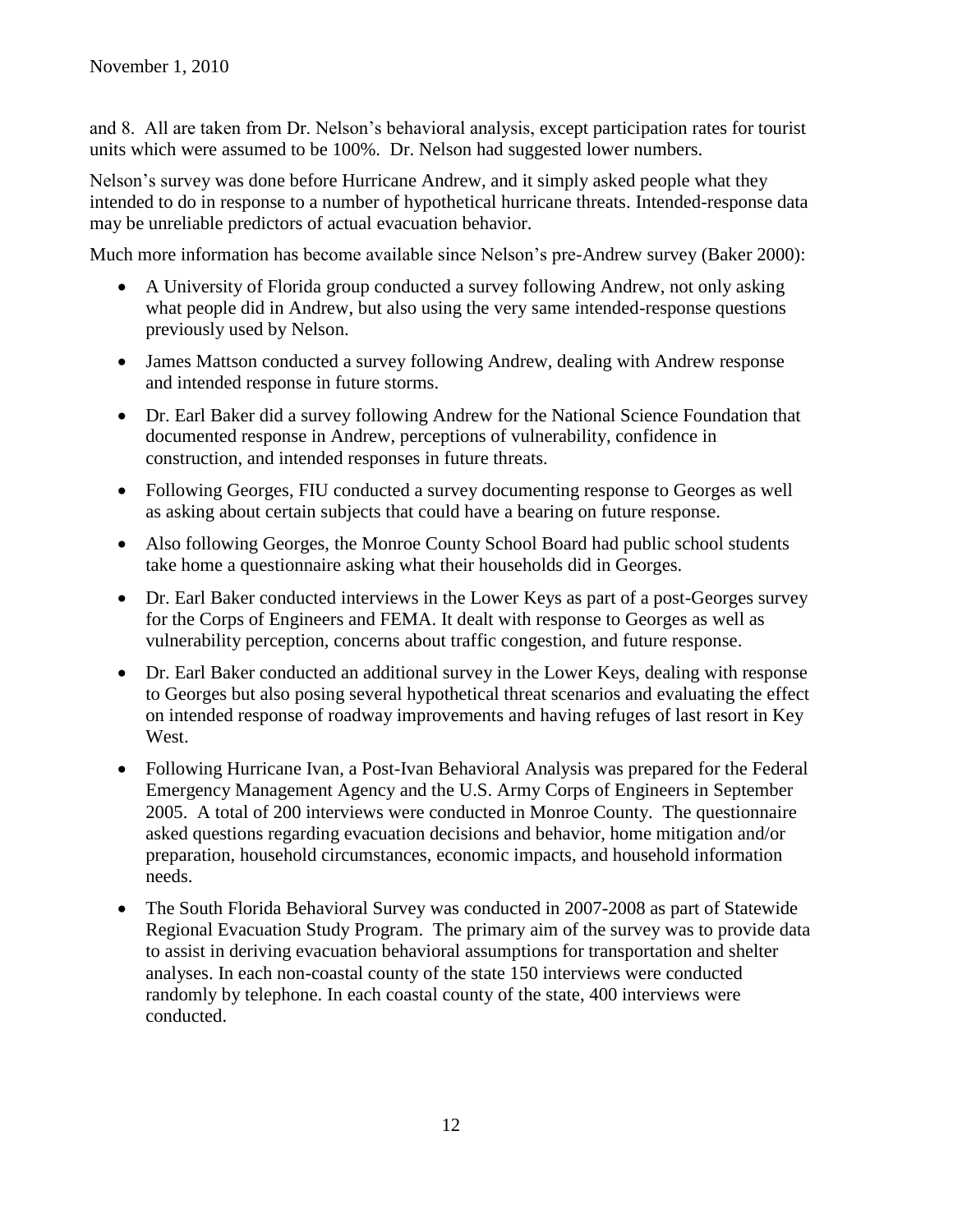#### **Baker Study**

Based on actual and intended responses to hurricanes, from several surveys after Hurricanes Georges, Andrew, and Irene, Professor Earl Baker at Florida State University derived most probable evacuation participation rates for a number of hurricane threat scenarios. Earl "Jay" Baker is an associate professor of geography and an expert in the field of hurricane evacuation. His research is focused on how people respond to warning and evacuation orders and how emergency managers are able to use forecasts to implement evacuation plans. He has studied peoples' vulnerability perceptions and hurricane preparedness in most areas of the Gulf of Mexico and Atlantic coasts.

Table 8 provides Baker's best estimates of participation rates for Category 5 storms approaching the Keys from the south, posing a greater risk to the Lower Keys. Table 8 also provides his best estimates of participation rates for storms at latitudes similar to Andrew, posing a greater risk to the Upper Keys. The table assumes mandatory evacuation orders and aggressive actions by public officials to educate the public about appropriate responses.

Table 8. Evacuation participation rate assumptions for Category 5 hurricanes approaching from different latitudes, aggressive mandatory evacuation ordered and improved public education regarding vulnerability (Baker 2000)

|                   | from latitudes south of<br>Key West | from latitudes similar to<br>Andrew |
|-------------------|-------------------------------------|-------------------------------------|
| Lower Keys        |                                     | 35                                  |
| Middle Keys       | 95                                  | 95                                  |
| <b>Upper Keys</b> |                                     | 100                                 |

#### **South Florida Behavioral Survey**

The 2008 South Florida Behavioral Survey asked whether respondents intended to evacuate their homes for some place safer if mandatory evacuation notices were issued due to potential flooding (see Table 9). The question was asked for both Category 3 and 5 hurricanes. Results weren't presented for Category 4 hurricanes. The Category 5 results are most relevant to this worst-case analysis.

Table 9. Would Leave Home if Mandatory Evacuation Notice is Given for a Category 5 Hurricane

|            |     | Yes | N <sub>0</sub> | Don't<br>know/depends | Yes plus Don't<br>know/depends |
|------------|-----|-----|----------------|-----------------------|--------------------------------|
| Monroe     | 400 | 88% | 8%             | 4%                    | 92%                            |
| Key West   | 100 | 89% | 9%             | 3%                    | 92%                            |
| Lower Keys | 100 | 91% | 6%             | 3%                    | 94%                            |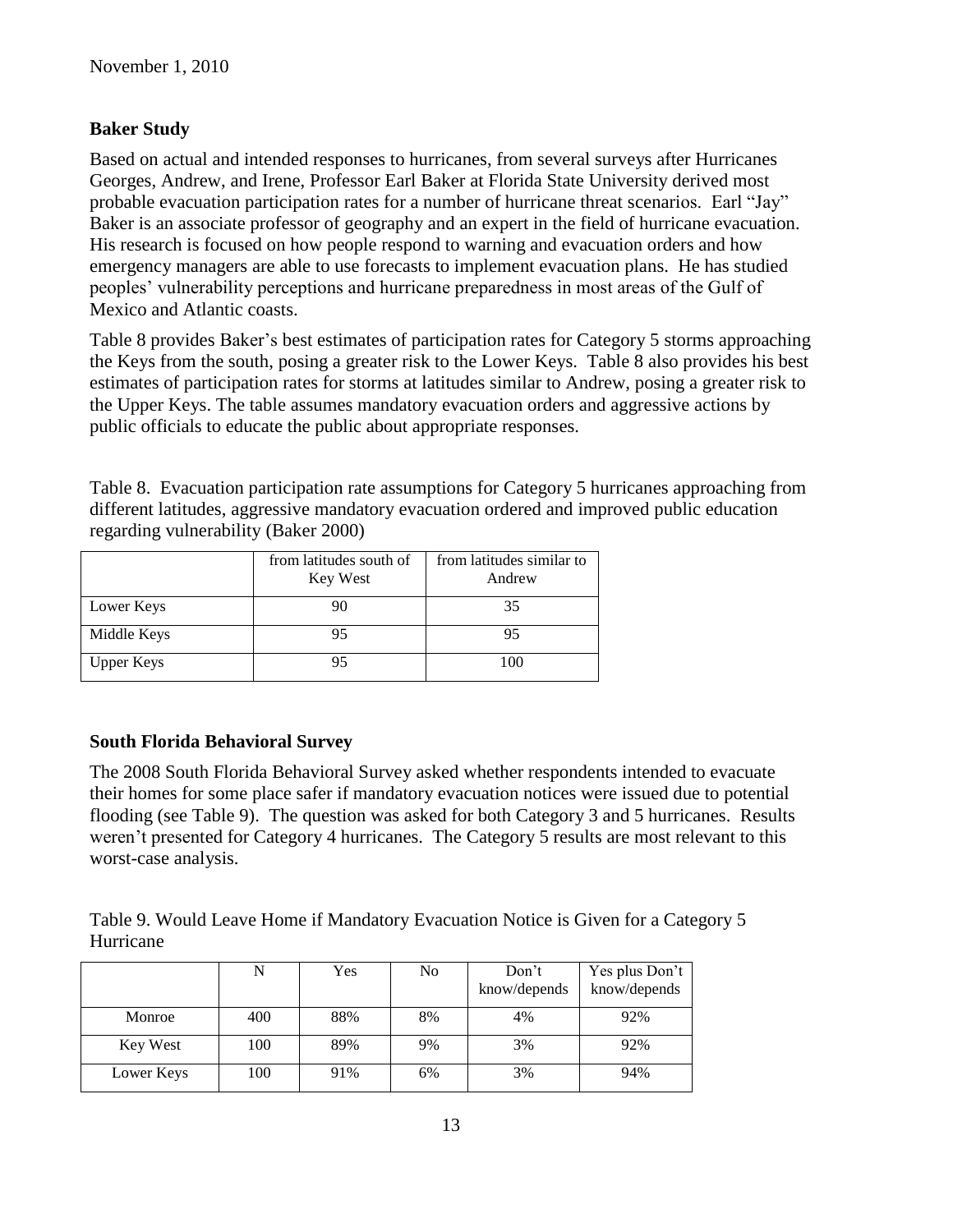| Middle Keys | 100 | 90% | 7% | 3% | 93% |
|-------------|-----|-----|----|----|-----|
| Upper Keys  | 100 | 84% | 8% | 8% | 92% |

Perhaps a better predictor of evacuation participation than intended response to hurricanes is perceived vulnerability to both wind and water in hurricanes of different intensities. Table 10 reports Monroe County responses to the question of whether respondents would remain safe in a Category 4 hurricane (Category 5 results weren't released).

|                   | N   | Yes | No  | Don't<br>know/depends |
|-------------------|-----|-----|-----|-----------------------|
| Monroe            | 400 | 15% | 80% | 5%                    |
| Key West          | 100 | 19% | 76% | 4%                    |
| Lower Keys        | 100 | 11% | 81% | 7%                    |
| Middle Keys       | 100 | 15% | 83% | 1%                    |
| <b>Upper Keys</b> | 100 | 13% | 79% | 8%                    |

Table 10. Safe from Wind and Water in a Category 4 Hurricane

Monroe County residents were also asked if they left home during Hurricanes Georges (a Category 2), Ivan (a tropical depression as it approached Florida), and Wilma (a Category 2 hurricane in Monroe County). Hurricane Georges prompted 38% of households in the Monroe County region to evacuate, with the Middle Keys reporting the highest participation (50%). Hurricane Ivan caused 28% of households in Monroe County region to evacuate, with the Upper Keys reporting the highest participation (34%). Hurricane Wilma caused 32% of households in Monroe County to evacuate, with the Lower Keys reporting the highest participation (37%). These results are for low-intensity hurricanes; no Category 4-5 hurricanes have hit the Keys in recent years.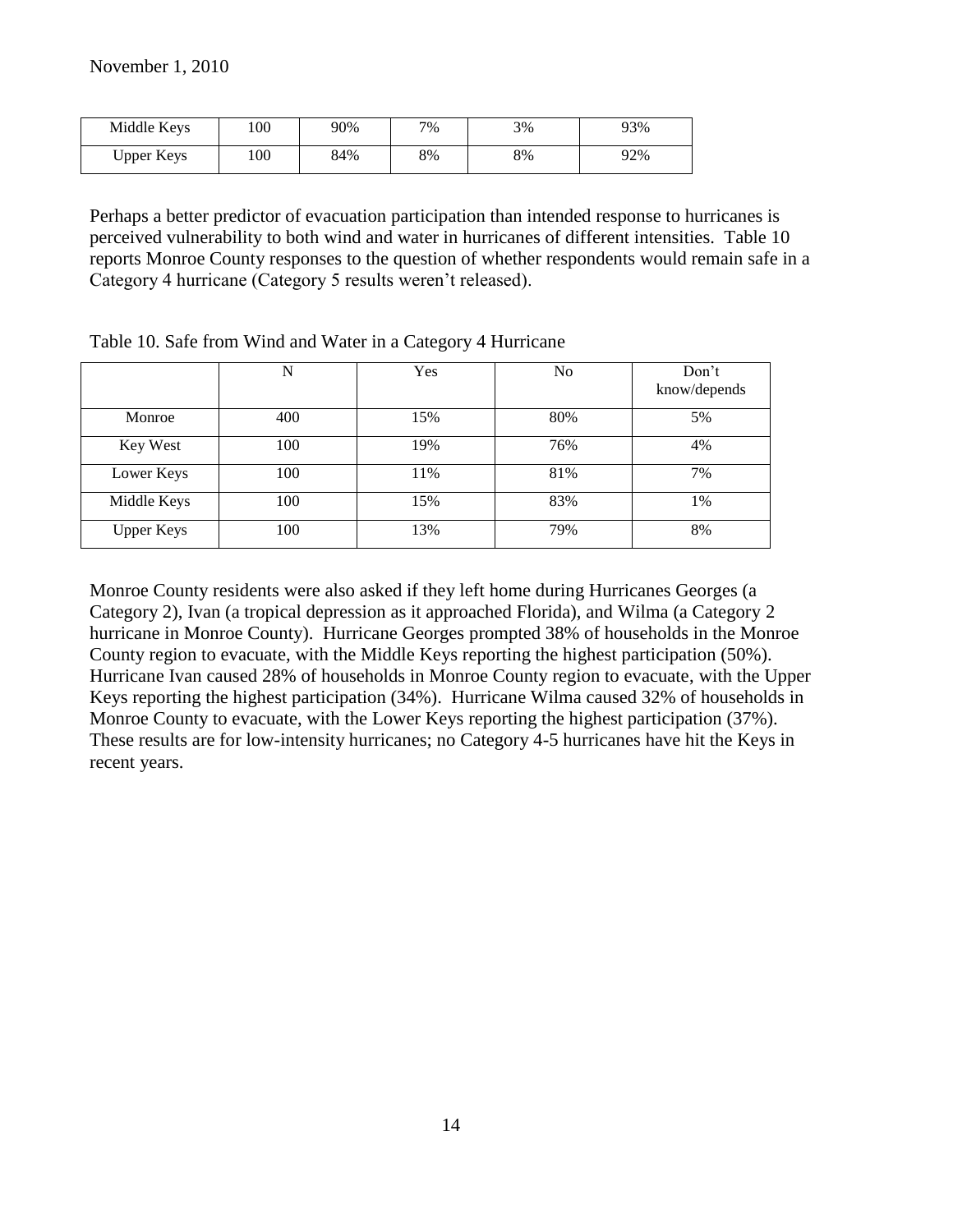### **Update**

The worst case is a Category 5 hurricane that approaches from latitudes below Key West, with aggressive mandatory evacuation ordered and improved public education regarding vulnerability (see Table 11). Baker suggests that 90-95% of residents might evacuate under such circumstances. While no clear geographic pattern of evacuation compliance emerges from the various surveys, we will go an upper bound evacuation participation rate equal to Baker's recommended rates. In this worse case, a 100% evacuation rate will be assumed for mobile home and tourist units.

Actual evacuation rates during past hurricanes have reportedly been much lower than this worst case. True, these were less intense hurricanes than posited here, but it seems likely that respondents overstate their willingness to evacuate when asked to speculate in surveys. We will therefore conduct a sensitivity test of clearance time, assuming a lower bound evacuation participation rate of 70-75% for permanent dwellings in response to a more typical hurricane.

|                                   | Mobile | Tourist |        |
|-----------------------------------|--------|---------|--------|
|                                   |        |         | Other  |
|                                   | Homes  | Units   | Units  |
| Lower Keys (Zones $1 \& 2$ )      | 100\%  | 100%    | 70-90% |
| Middle Keys (Zone 3)              | 100%   | 100%    | 75-95% |
| Upper Keys (Zones 4, 5, 6 $\&$ 7) | 100%   | 100\%   | 75-95% |

Table 11. Category 5 Storm Evacuation Participation Rates

# **Evacuation Timing**

Evacuation timing refers to when evacuees depart their residences. While some spontaneous evacuation occurs, it is unusual for more than 15% of the eventual evacuees to have departed before officials issue evacuation orders. Departures then occur depending upon the urgency perceived by evacuees.

### **2001 Study**

The 2001 Study uses tables to represent the rate at which evacuating traffic enters U.S. 1. The exact number of hours over which the traffic is loaded is not terribly important. The main thing is that the scenarios reflect a range of plausible response distributions, based on the timing of evacuation orders prior to landfall, to assess the sensitivity of clearance times to those variations.

The 2001 response curves don't reflect the fact that some evacuees will leave before an evacuation order is issued. That is clearly wrong. Dr. Baker calls 10% spontaneous evacuation a conservative figure.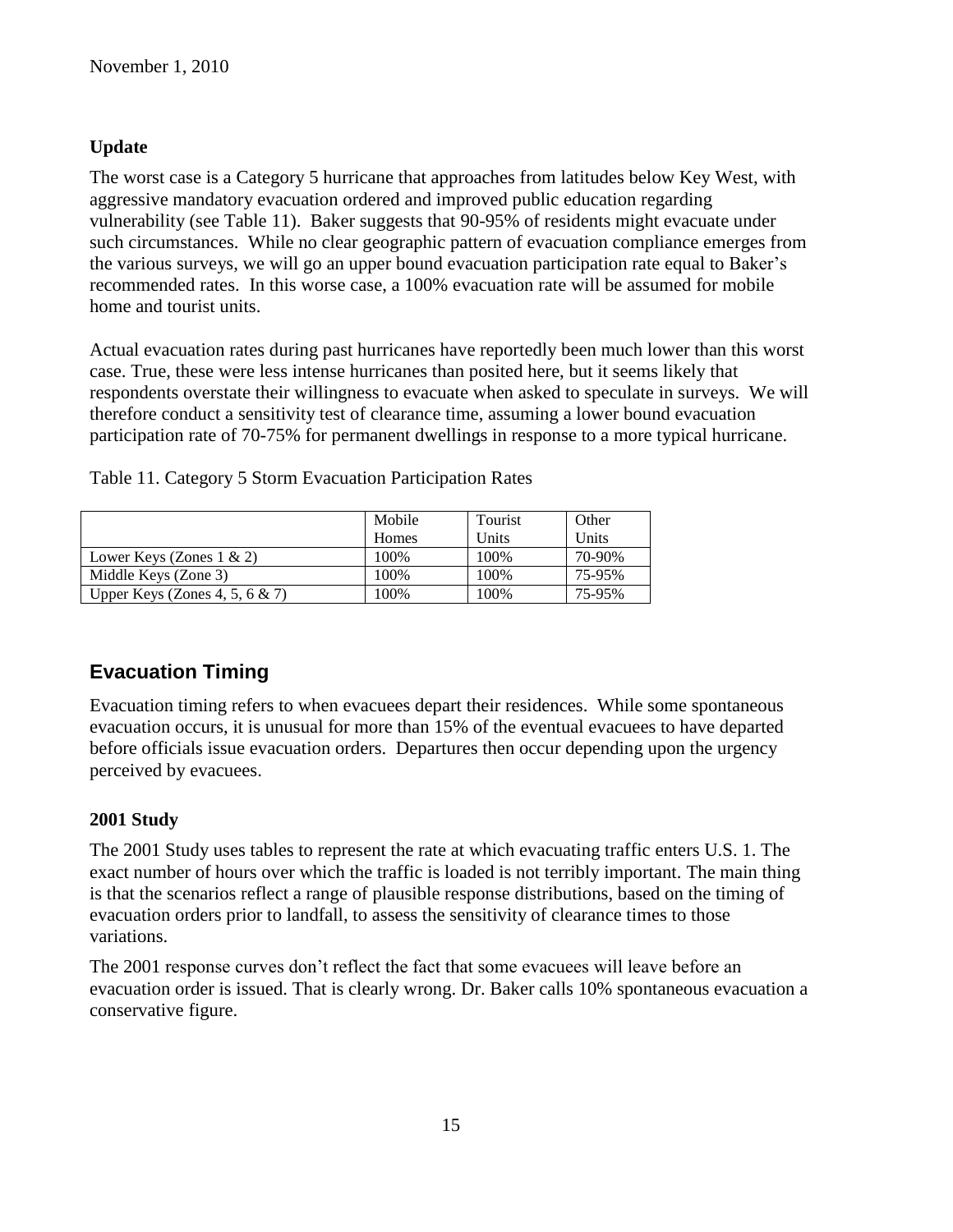#### **Baker Study**

Dr. Baker developed the curves in Figure 1. They indicate how promptly evacuees depart when evacuation orders are issued under three scenarios of urgency. "Late, normal, and early" refer to when evacuation orders were issued relative to expected arrival of a hurricane. These curves assume 10% spontaneous evacuation even before the evacuation order is issued.

Figure 1. Early, normal, and late evacuation timing curves



Based on evacuation response to Hurricanes George and Andrew, Baker developed the two-day curve in Figure 2. This response curve accounts for early evacuees even before evacuation orders are issued. At least for strong hurricanes, Baker concluded that such a curve could apply to Monroe County.



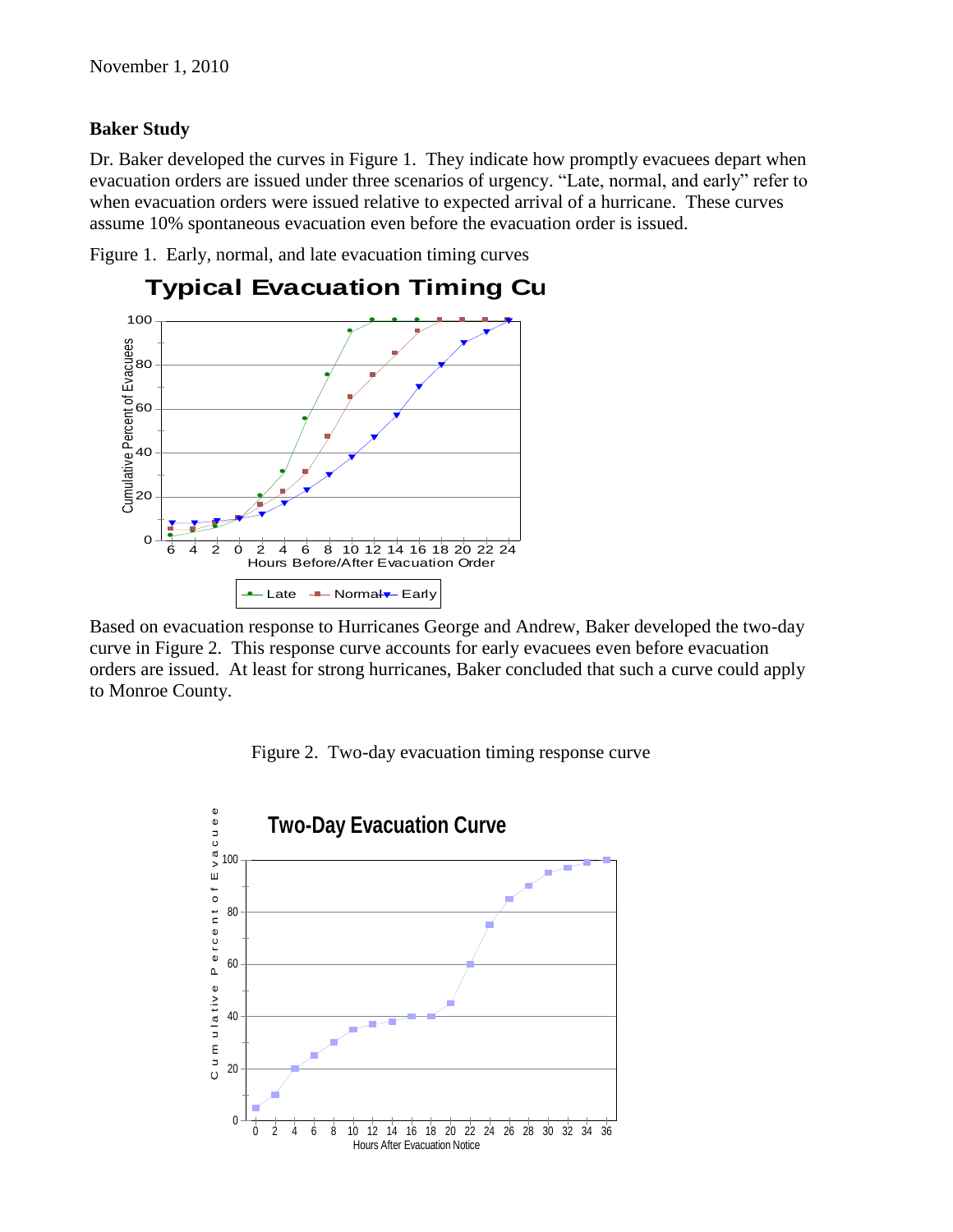### **Update**

The three Baker curves in Figure 1 seem most applicable to evacuation scenarios for Monroe County, where a mandatory evacuation order is issued early, at a normal time, or late. The fact that Baker provides three different curves allows us to perform sensitivity tests on evacuation timing assumptions.

One anomaly associated with the Baker curves is that the clearance time cannot be less than 24 hours when an evacuation order is issued early, which is arguably the scenario which involves the least risk to the public. Therefore, in assessing clearance time, primary emphasis will be placed on the late response scenario.

# **Effect of Phased Evacuation**

### **2001 Study**

In the 2001 Study, all residents and tourists were assumed evacuate at the same time.

### **Update**

In 2005, Monroe County adopted a mandatory phased evacuation policy as part of the update of its comprehensive plan. This phased evacuation requires that all tourists, recreational vehicles, military and live aboard vessels begin to evacuate from the county 48 hours in advance of tropical force winds. Next, mobile homes and special needs residents will receive the order to evacuate 36 hours in advance of tropical force winds. Last, the residents living in permanent dwelling units will receive the order to leave 30 hours in advance of these winds.

The Miller Model had not been used to test phased evacuations before and therefore needed to be adapted. This was done by having separate response curves and trip tables for mobile home residents and permanent dwelling unit residents, with a six hour lag between the former and the latter. The two groups of evacuees are added together where their response curves and trip tables overlapped. The Miller Model had to be significantly modified to represent a phased evacuation.

Both groups of residents were assumed to evacuate according to Dr. Baker's late response curve in Figure 1, with overlap between the two groups starting at 30 hours prior to tropical force winds. Essentially, since the late response curves show evacuees leaving home over approximately a 12 hour period, there is six hours of overlap in departures between the groups. Of course, after that, they are on the road together for the remainder of the evacuation trip.

Handling tourist evacuees involved a judgment call. Under phased evacuation, the tourist evacuation order will be issued 48 hours before tropical force winds, or 12 hours before the evacuation order for mobile home residents. Dr. Baker's most recent report, based on 2009 surveys of hotels, motels, resorts, bed and breakfasts, seasonal housing rentals, and recreational vehicle parks, suggests that 30 percent of tourists evacuate spontaneously before the order is issued, and another 40 percent of tourists evacuate in the first 12 hours after the order (see Figure 3). This leaves 30 percent of tourists to evacuate at the same time as the mobile home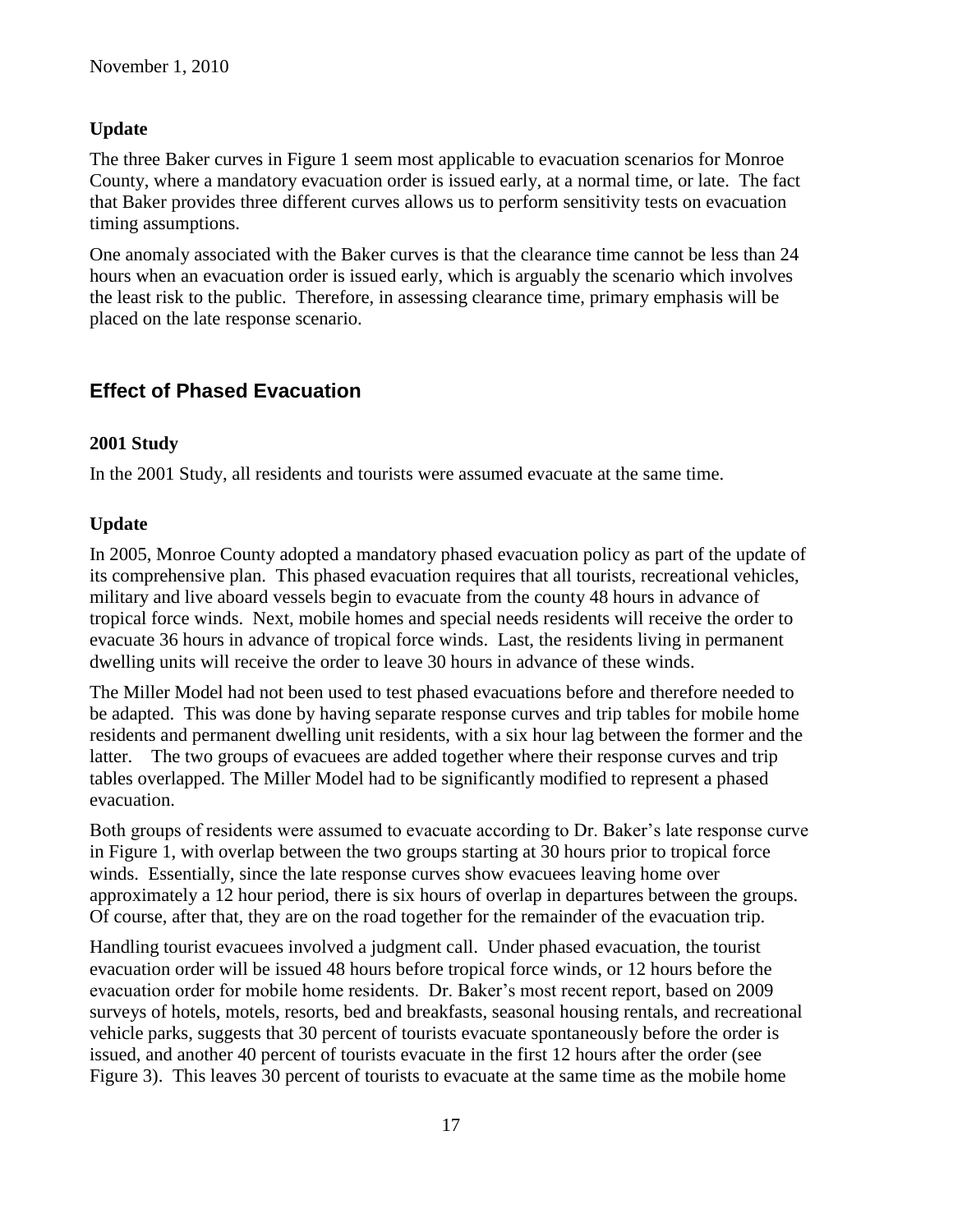park residents. To simplify the model calculations, this 30 percent of tourists was simply added to the mobile home park total and assumed to evacuate following the same response curve.



Figure 3. Tourist Evacuation Timing

Source: Earl J. Baker, Behavioral Assumptions for Hurricane Evacuation Planning in Monroe County, prepared for the Department of Community Affairs, September 2009, p. 4.

# **Destinations**

#### **2001 Study**

Based on Dr. Nelson's research, the 2001 Study had four possible destinations for the resident evacuees: 1) Monroe County public shelter, 2) Monroe County motel, 3) Monroe County friend or relative, and 4) Out of Monroe County.

#### **Baker Study**

Based on several surveys of actual and intended behavior after Hurricanes Georges and Andrew, the Baker 2000 report indicates the most likely percentage of evacuees from the three different areas of the Keys who will go to destinations outside of Monroe County for different categories of storm intensity (see Table 12).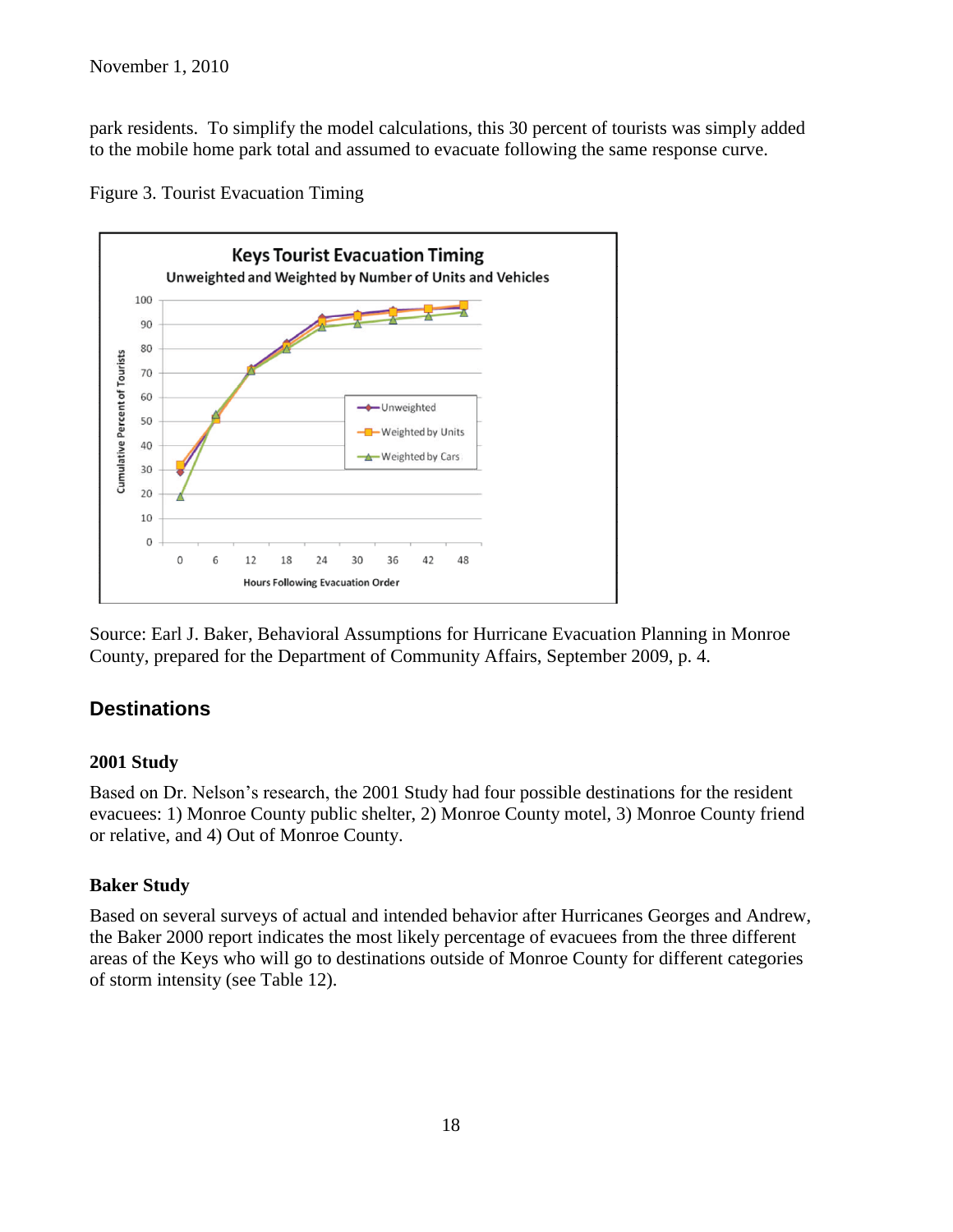|                   | $Cat 3-4$ | Cat 5 |
|-------------------|-----------|-------|
| Lower Keys        | 80        | 90    |
| Middle Keys       | 90        | 95    |
| <b>Upper Keys</b> | 95        | 100   |

 Table 12. Planning assumptions for percent of evacuees leaving Monroe County, aggressive mandatory evacuation ordered throughout Monroe County for all categories

#### **South Florida Behavioral Survey**

The 2008 survey asked respondents where they would go if they evacuated for hurricanes of different intensities. Results for Category 5 hurricanes are shown in Table 13.

|                   | N   | Own<br>neighborhood | Own county | Someplace else<br>in Florida | Someplace<br>outside<br>Florida | Don't<br>know |
|-------------------|-----|---------------------|------------|------------------------------|---------------------------------|---------------|
| Monroe            | 304 | 3%                  | 7%         | 65%                          | 17%                             | 8%            |
| Key West          | 72  | 7%                  | 13%        | 52%                          | 14%                             | 14%           |
| Lower Keys        | 79  | 2%                  | 7%         | 69%                          | 19%                             | 3%            |
| Middle Keys       | 77  | 1%                  | $1\%$      | 71%                          | 21%                             | 6%            |
| <b>Upper Keys</b> | 76  | 2%                  | 6%         | 68%                          | 15%                             | 8%            |

Table 13. Evacuation Destination (Category 5)

Data are available on the destinations of evacuees during three previous hurricanes (Tables 14- 16). The great majority of evacuees leave the county. Residents of Key West are most likely to leave the county, while residents of the Upper Keys are least likely to leave the county (though a majority still do).

Table 14. Destinations of Evacuees (Hurricane Georges)

|                   | N  | Own<br>neighborhood | Own county | Someplace else<br>in Florida | Someplace<br>outside<br>Florida | Don't<br>know |
|-------------------|----|---------------------|------------|------------------------------|---------------------------------|---------------|
| Monroe            | 80 | 3%                  | 15%        | 75%                          | 6%                              | $1\%$         |
| Key West          | 20 | 2%                  | 5%         | 91%                          | 1%                              | 0%            |
| Lower Keys        | 18 | 0%                  | 2%         | 68%                          | 25%                             | 5%            |
| Middle Keys       | 26 | 1%                  | 19%        | 79%                          | 1%                              | 0%            |
| <b>Upper Keys</b> | 16 | 8%                  | 37%        | 46%                          | 8%                              | 0%            |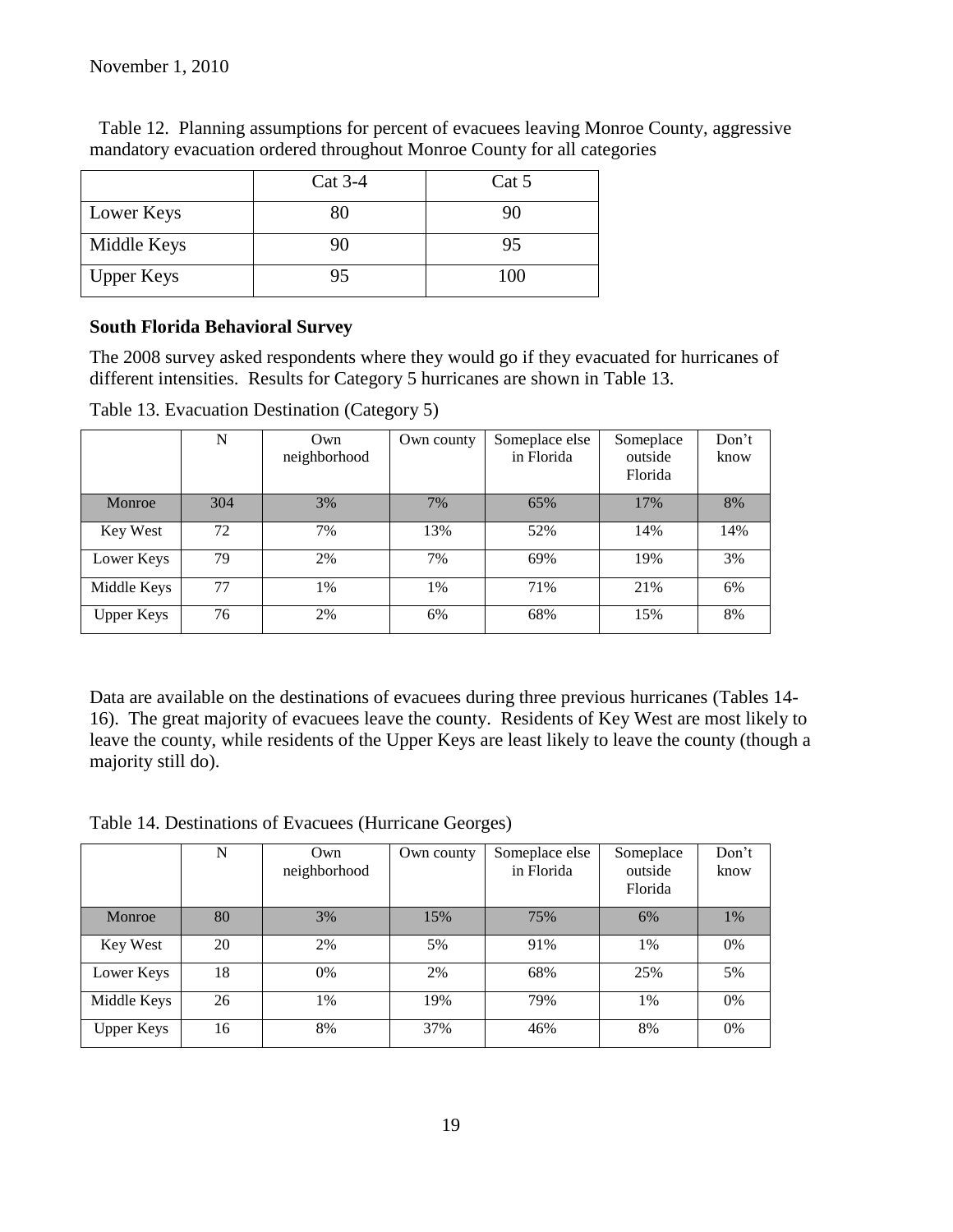|                   | N  | Own<br>neighborhood | Own county | Someplace else<br>in Florida | Someplace<br>outside<br>Florida | Don't<br>know |
|-------------------|----|---------------------|------------|------------------------------|---------------------------------|---------------|
| Monroe            | 84 | $1\%$               | 10%        | 76%                          | 12%                             | 2%            |
| Key West          | 22 | 0%                  | 3%         | 93%                          | 4%                              | 0%            |
| Lower Keys        | 25 | 5%                  | 1%         | 75%                          | 9%                              | 10%           |
| Middle Keys       | 17 | 0%                  | 8%         | 79%                          | 12%                             | $0\%$         |
| <b>Upper Keys</b> | 20 | 0%                  | 24%        | 56%                          | 20%                             | 0%            |

Table 15. Destinations of Evacuees (Hurricane Ivan)

Table 16. Destinations of Evacuees (Hurricane Wilma)

|                   | N  | Own<br>neighborhood | Own county | Someplace else<br>in Florida | Someplace<br>outside<br>Florida | Don't<br>know |
|-------------------|----|---------------------|------------|------------------------------|---------------------------------|---------------|
| Monroe            | 82 | 1%                  | 11%        | 81%                          | 5%                              | $0\%$         |
| Key West          | 20 | 4%                  | 4%         | 91%                          | 1%                              | 0%            |
| Lower Keys        | 27 | $0\%$               | 3%         | 84%                          | 11%                             | 2%            |
| Middle Keys       | 13 | 0%                  | 11%        | 89%                          | 0%                              | 0%            |
| <b>Upper Keys</b> | 22 | 0%                  | 30%        | 62%                          | 8%                              | 0%            |

### **Update**

The survey data indicate that the majority of evacuees from Monroe County would leave the county and evacuate to another county within the state of Florida. Beyond this generalization, the data are difficult to interpret.

The intended response and actual response questions point in different directions, with the percentages intending to leave the county increasing as you move north from the Lower Keys to Middle Keys to Upper Keys. But the percentages actually leaving during past hurricanes decrease as you move north. Most likely the small numbers of evacuees during past hurricanes are atypical of the larger populations. We will assume that 90% of evacuating residents from Lower Keys (Zones 1 and 2) will leave the county, that 95% of evacuating residents from the Middle Keys (Zone 3) will leave the county, and that 100% of evacuating residents from the Upper Keys (Zones 4 through 7) will leave the county. These assumptions are in line with Dr. Baker's recommendations and the original Miller model. 100% of tourists are assumed to leave the county.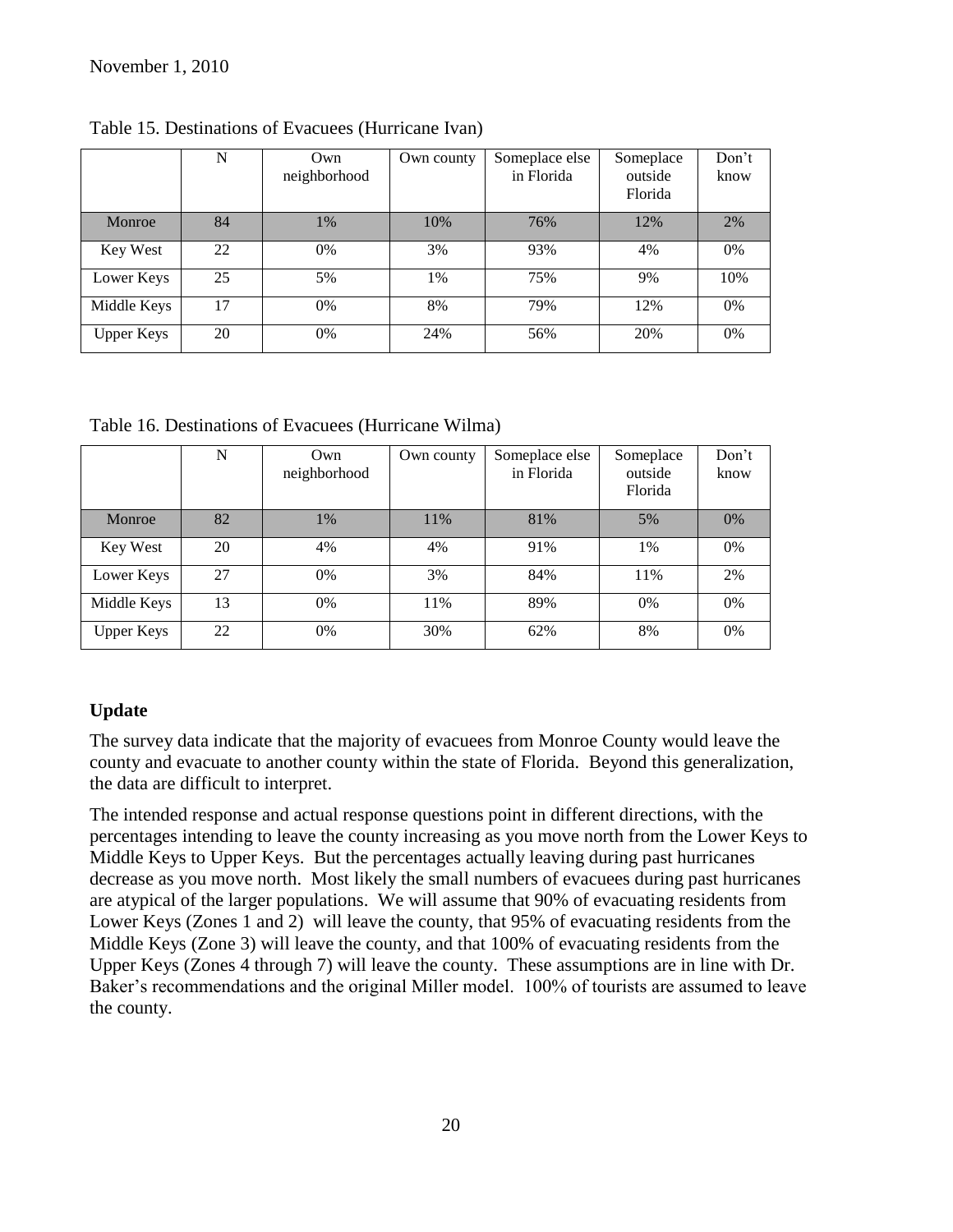### **Vehicle Use**

Not all vehicles available to households are used in evacuations. Vehicle use is predicted well by hypothetical response data.

### **2001 Study**

The source of the vehicle usage rates used in the 2001 Study is not specified. It was assumed that 69 to 71% of available vehicles would be used.

### **Baker Study**

Dr. Baker states that the normal range for vehicle usage is 65% to 75%. Based on behavior during Hurricane Georges, the Baker 2000 report recommended that for planning purposes, it be assumed that 70% of the vehicles available to evacuating households will be used, and 10% of those households will pull a camper, trailer, or boat or take a motor home.

### **South Florida Behavioral Survey**

The 2008 survey asked how many vehicles would be available to a household that could be used to evacuate, and how many vehicles would a household take if they evacuated? As can be seen from Table 30, the percent of available vehicles that would be used in an evacuation varies from a low of 72% in the Lower Keys to a high of 91% in Key West.

|                   | N   | Available<br>vehicles | Vehicles<br>used in<br>evacuation | % of available<br>vehicles used<br>in evacuation | $%$ of<br>households<br>with no<br>vehicle |
|-------------------|-----|-----------------------|-----------------------------------|--------------------------------------------------|--------------------------------------------|
| Monroe            | 400 | 1.9                   | 1.4                               | 81%                                              | 5%                                         |
| Key West          | 100 | 1.5                   | 1.5                               | 91%                                              | 10%                                        |
| Lower Keys        | 100 | 2.6                   | 1.3                               | 72%                                              | 2%                                         |
| Middle Keys       | 100 | 1.8                   | 1.3                               | 79%                                              | 2%                                         |
| <b>Upper Keys</b> | 100 | 1.8                   | 1.4                               | 80%                                              | 3%                                         |

### Table 30. Vehicle Availability and Use During an Evacuation

### **Update**

The South Florida survey data are the most recent, and we believe the most accurate data available. The one exception is the very high vehicle usage rate for residents of Key West, out of line with all the other data available. Baker reports that residents of Key West used 1.11 vehicles per evacuating household during Hurricane Georges. That amounts to about 80% of the vehicles owned by households in Key West. We therefore assumed the following vehicle usage rates for residents: 80% vehicle usage for Key West (Zone 1); 72% vehicle usage for the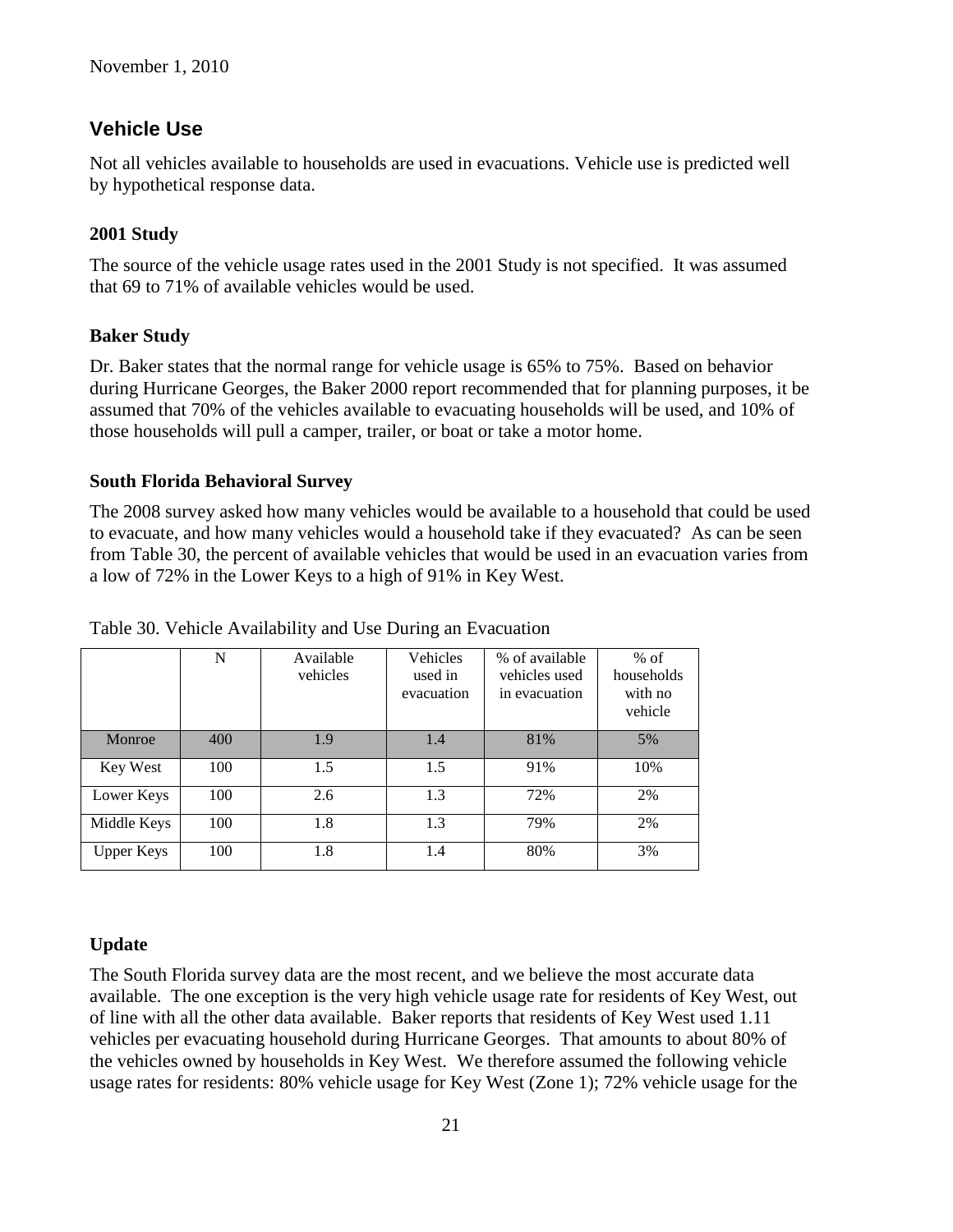rest of the Lower Keys (Zone 2); 79% vehicle usage for the Middle Keys (Zone 3); and 80% vehicle usage for the Upper Keys (Zones 4-7). We assumed 100% vehicle usage rates for tourists.

# **Background Traffic**

Background traffic is the measure of vehicles using the roadways for reasons other than hurricane evacuation. The 2001 Study defines background traffic as including: out-of-County traffic (business trips and recreational trips), non-evacuating vehicles conducting hurricane preparation trips, typical day commuting trips, etc. In sum, this traffic is comprised of nonevacuating vehicles on the road.

Background traffic increases the level of traffic on the roadway system and therefore, has a direct effect on clearance time. This traffic is comprised of non-evacuating traffic and includes trips to run errands and buy hurricane supplies.

### **2001 Study**

The 2001 Study used approximations of background traffic based on recorded traffic volumes. This background traffic affects processing time through each of the 31 links and, eventually, this background traffic declines as the evacuation occurs and decreases to zero background vehicles at the end of the evacuation. For example, if a 12 hour response curve is selected for modeling purposes, the background traffic is 100% of the actual recorded count at hour one of the evacuation and zero at hour 12. A uniform distribution is assumed for the rate of decline of the background traffic.

### **Update**

We have no basis for refinement of the 2001 Study background traffic assumptions.

### **Number and Capacity of Critical Links**

#### **2001 Study**

The Miller Model has 31 outbound evacuating links. It relies on the critical link concept. This concept means that the evacuation time is mainly affected by the link with the highest demand to service volume ratio. This link experiences the longest delay due to the overload of evacuating vehicles. This link, the critical link, is not static and can shift due to either demand changing by link or from capacity improvements to a link.

A critical variable in the determination of evacuation time is the assumed capacity of roadway links. The Miller Model takes the capacity of uninterrupted flow highways (essentially freeway quality roads) and makes downward adjustments to account for driveways and intersections. There are two potential problems with this procedure. First, U.S. 1 isn't an uninterrupted flow facility but rather a state signalized arterial, whose capacity is determined using different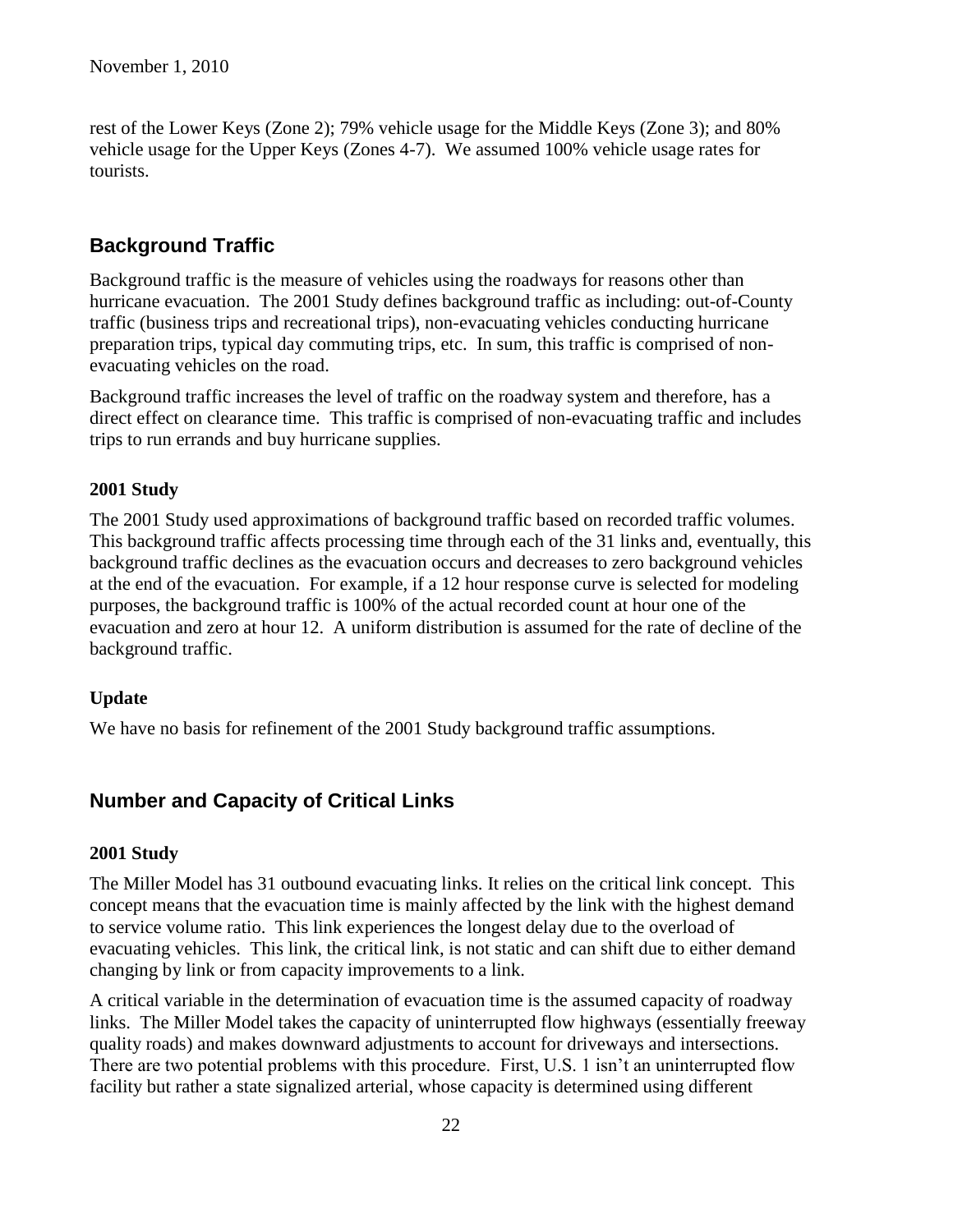formulas. Second, the downward adjustments are essentially arbitrary as opposed to empirically based.

### **Update**

The Florida Department of Transportation (FDOT) has recommended updates to the 2001 Study to reflect the addition of auxiliary lanes and evacuation shoulders. These additions include:

- a. Completed projects from Table 18 of the 2001 Keys Evacuation Study
- b. Projects under construction from Table 18 of the 2001 Study
- c. Projects funded in the current work program from Table 18 in the 2001 Study

Table 31 compares the number of functional evacuation lanes in the original Miller model to and the number in the FDOT update. There will be substantial functional capacity added to critical links by 2015.

Based on the concept of "maximum sustainable evacuation traffic flow rates," FDOT has recommended a reduction the 2001 Study flow rates for several links. The recommended rates take into account site-specific capacity studies, observational studies of actual hurricane evacuations, and traffic simulation runs. The FDOT rates are the best available. Values are compared in Table 31.

| Link           | <b>Milemarkers</b> |      | 2001<br><b>Functional</b>  | 2015<br><b>Functional</b>  |          | 2001 Flow Rates |          | 2010 FDOT Flow<br>Rates |  |
|----------------|--------------------|------|----------------------------|----------------------------|----------|-----------------|----------|-------------------------|--|
| <b>Name</b>    | From               | To   | <b>Evacuation</b><br>Lanes | <b>Evacuation</b><br>Lanes | Per Lane | <b>Total</b>    | Per Lane | <b>Total</b>            |  |
| A1             | 2.0                | 4.0  | $\overline{2}$             | $\overline{2}$             | 900      | 1,800           | 900      | 1,800                   |  |
| A2             | 4.0                | 9.0  | $\overline{2}$             | $\overline{2}$             | 900      | 1,800           | 900      | 1,800                   |  |
| B              | 9.0                | 17.0 | $\mathbf{1}$               | $\mathbf{1}$               | 1,350    | 1,350           | 1,100    | 1,100                   |  |
| C              | 17.0               | 22.0 | 1                          | $\mathbf{1}$               | 1,350    | 1,350           | 1,100    | 1,100                   |  |
| D <sub>1</sub> | 22.0               | 24.0 | $\mathbf{1}$               | $\mathbf{1}$               | 1,350    | 1,350           | 1,100    | 1,100                   |  |
| D <sub>2</sub> | 24.0               | 25.0 | $\mathbf{1}$               | $\mathbf{1}$               | 1,350    | 1,350           | 1,100    | 1,100                   |  |
| D <sub>3</sub> | 25.0               | 30.0 | $\mathbf{1}$               | $\mathbf{1}$               | 1,350    | 1,350           | 1,100    | 1,100                   |  |
| E              | 30.0               | 34.0 | $\mathbf{1}$               | $\overline{2}$             | 1,050    | 1,050           | 1,050    | 2,100                   |  |
| F1             | 34.0               | 35.2 | $\mathbf{1}$               | 1                          | 1,350    | 1,350           | 1,100    | 1,100                   |  |
| F <sub>2</sub> | 35.2               | 36.5 | $\overline{2}$             | $\overline{2}$             | 1,350    | 2,700           | 1,100    | 2,200                   |  |
| F <sub>3</sub> | 36.5               | 37.5 | 1                          | 1                          | 1,350    | 1,350           | 1,100    | 1,100                   |  |
| G              | 37.5               | 47.0 | $\mathbf{1}$               | $\mathbf{1}$               | 1,500    | 1,500           | 1,200    | 1,200                   |  |
| H1             | 47.0               | 48.0 | 1                          | 2                          | 1,350    | 1,350           | 1,100    | 2,200                   |  |
| H <sub>2</sub> | 48.0               | 50.2 | $\overline{2}$             | 2                          | 900      | 1,800           | 900      | 1,800                   |  |
| $\mathsf{I}1$  | 50.2               | 50.8 | $\overline{2}$             | $\overline{2}$             | 900      | 1,800           | 900      | 1,800                   |  |
| 12             | 50.8               | 54.0 | $\overline{2}$             | $\overline{2}$             | 900      | 1,800           | 900      | 1,800                   |  |
| J1             | 54.0               | 54.5 | $\overline{2}$             | $\overline{2}$             | 900      | 1,800           | 900      | 1,800                   |  |
| J2             | 54.5               | 58.0 | 1                          | $\overline{2}$             | 1,350    | 1,350           | 1,100    | 2,200                   |  |

Table 31. Maximum Sustainable Flow Rates per Hour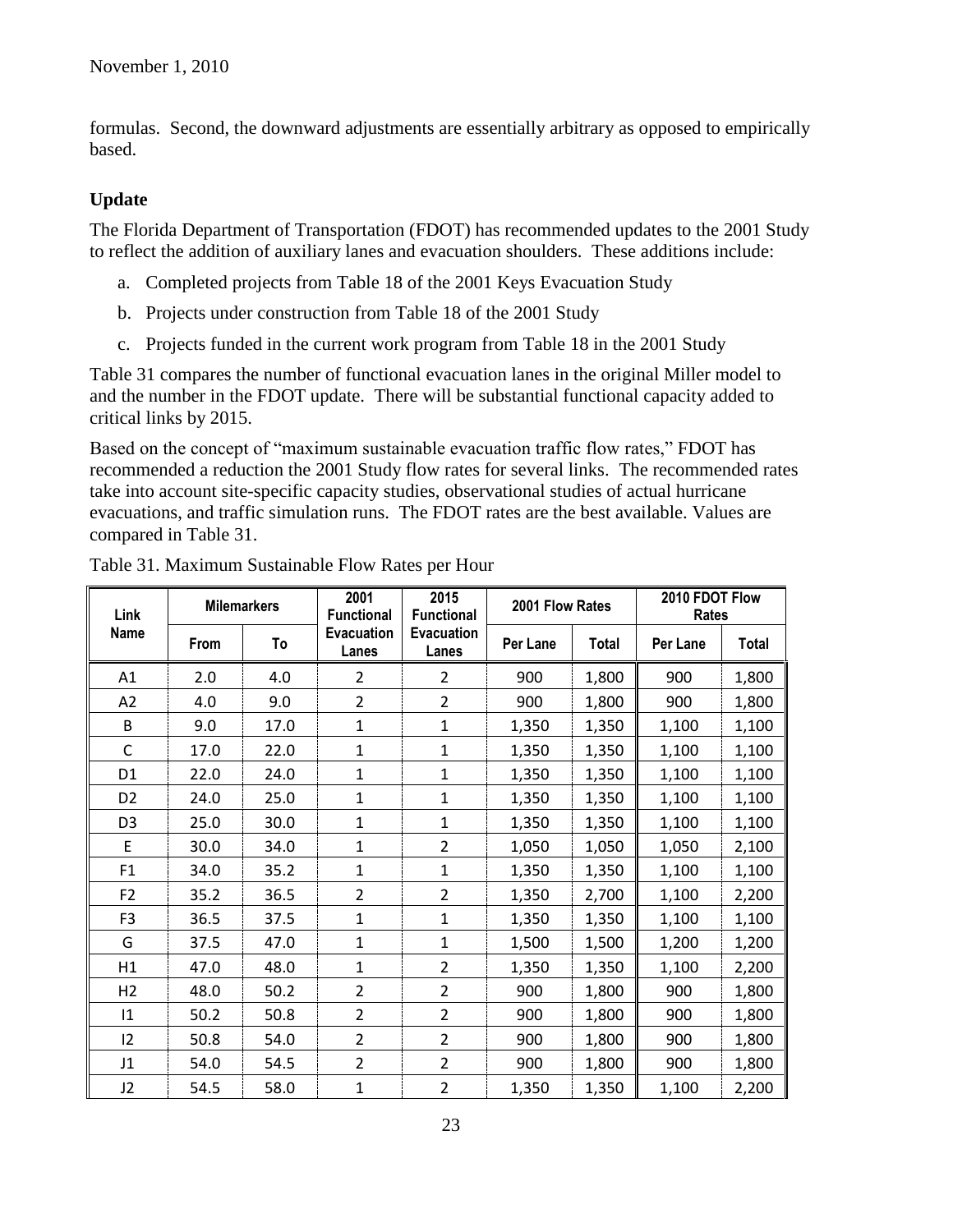| Link           |                             | <b>Milemarkers</b>          |                     | 2001<br>2015<br>2001 Flow Rates<br><b>Functional</b><br><b>Functional</b> |          |              | 2010 FDOT Flow<br>Rates |              |
|----------------|-----------------------------|-----------------------------|---------------------|---------------------------------------------------------------------------|----------|--------------|-------------------------|--------------|
| Name           | From                        | To                          | Evacuation<br>Lanes | <b>Evacuation</b><br>Lanes                                                | Per Lane | <b>Total</b> | Per Lane                | <b>Total</b> |
| К              | 58.0                        | 74.0                        | 1                   | 2                                                                         | 1,350    | 1,350        | 1,100                   | 2,200        |
| L              | 74.0                        | 80.0                        | $\mathbf{1}$        | $\overline{2}$                                                            | 1,350    | 1,350        | 1,100                   | 2,200        |
| M1             | 80.0                        | 83.5                        | $\mathbf{1}$        | $\overline{2}$                                                            | 1,350    | 1,350        | 1,100                   | 2,200        |
| M <sub>2</sub> | 83.5                        | 85.6                        | 1                   | $\overline{2}$                                                            | 1,350    | 1,350        | 1,100                   | 2,200        |
| $\mathsf{N}$   | 85.6                        | 90.0                        | $\mathbf{1}$        | $\overline{2}$                                                            | 1,350    | 1,350        | 1,100                   | 2,200        |
| O              | 90.0                        | 100.0                       | $\overline{2}$      | 3                                                                         | 900      | 1,800        | 900                     | 2,700        |
| P              | 100.0                       | 105.0                       | $\overline{2}$      | 3                                                                         | 900      | 1,800        | 900                     | 2,700        |
| Q              | 105.0                       | 106.3                       | $\overline{2}$      | 3                                                                         | 900      | 1,800        | 900                     | 2,700        |
| R1             | 106.3                       | 126.5                       | $\mathbf{1}$        | $\overline{2}$                                                            | 1,500    | 1,500        | 1,200                   | 2,400        |
| R <sub>2</sub> | 126.5                       | <b>HEFT</b>                 | $\overline{2}$      | 3                                                                         | 900      | 1,800        | 900                     | 2,700        |
| S              | 106.3                       | Int CR<br>905 / CR<br>905 A | 1                   | 1                                                                         | 1,350    | 1,350        | 1,100                   | 1,100        |
| T              | Ocean<br>Reef               | Int CR<br>905 / CR<br>905 A | $\mathbf{1}$        | $\mathbf{1}$                                                              | 1,350    | 1,350        | 1,100                   | 1,100        |
| U              | Int CR<br>905 / CR<br>905 A | US <sub>1</sub>             | 1                   | 1                                                                         | 1,350    | 1,350        | 1,100                   | 1,100        |

# **Additional Clearance Time to Reach Shelter**

### **Miller Model**

The Miller Model added a fixed 30 minutes (category 1 or 2) and fixed 52 minutes (category 3- 5) to the clearance time for the trip from Florida City to the public shelter at FIU. One of the weaknesses of the Miller Model is that it assumes a fixed time for all vehicles to travel to the FIU shelter and it does not include the effects of traffic from Miami-Dade County. The South Florida Regional Planning Council was charged with creating a model to address this deficiency. However, that model is not available at the time of this writing.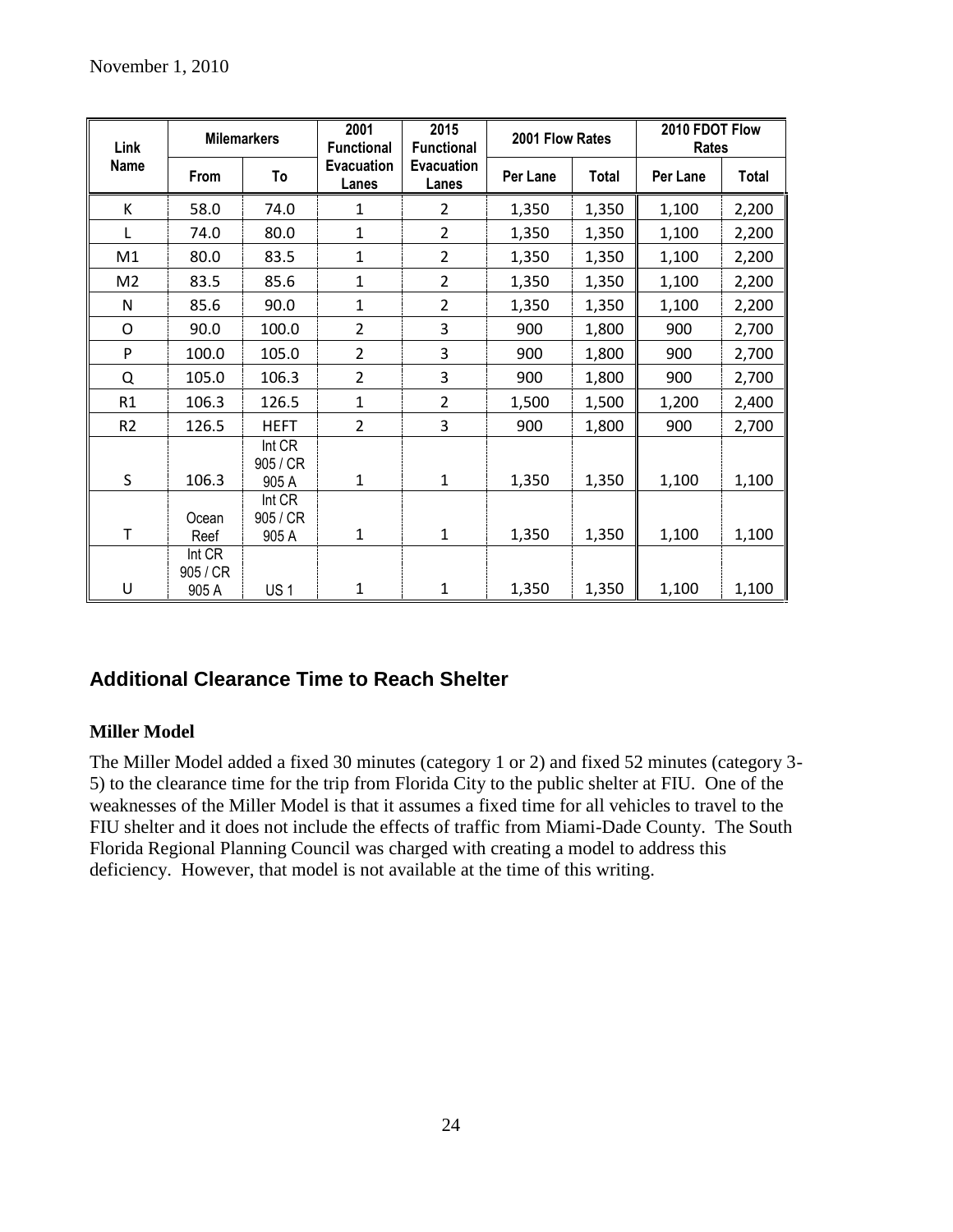### **Updated Miller Model**

Following an administrative law judge's opinion, where an opposing counsel challenged the end point of evacuation, the end point for hurricane evacuation clearance time estimates is the beginning of the Florida Turnpike in Florida City. The Department of Community Affairs concurs with this end point for Hurricane Evacuation Clearance Time modeling. Therefore the final clearance time estimates do not include the 30/52 minutes to travel from Florida City to FIU.

### **Clearance Time Estimates**

Table 32 provides clearance times for 12 different scenarios. The 2000 occupancies are those in the first column of Table 6. They reflect occupancies at the time of the 2000 Census. The 2008 occupancies reflect a downward adjustment in occupancies county-wide according to the 2008 American Community Survey.

The low participation rates are the suggested lower bound rates for permanent dwelling units in a Category 5 hurricane coming from the southeast (70-75%). The high participation rates are the suggested upper bound rates for the same scenario (90-95%).

The three maximum flow assumptions are those associated with the original Miller Model (2001 lane configuration with Miller maximum flow rates), a combination of Miller and FDOT assumptions (2001 lane configuration with FDOT maximum flow rates), and the FDOT update (2015 lane configuration with FDOT maximum flow rates).

Clearance time is measured from the time of the evacuation order for permanent dwelling unit residents until the last evacuating vehicle reaches Florida City. The updated Miller Model puts time zero at 36 hours before tropical force winds, when the evacuation order is issued for mobile home residents. Therefore, we subtracted six hours from the Miller Model clearance time outputs to arrive at clearance times relative to the evacuation order for permanent dwelling residents.

The longest clearance times are, of course, associated with the 2001 lane configuration and the lower FDOT maximum flow rates. The shortest are associated with the 2015 lane configuration, which includes additional lanes compared to 2001, and the FDOT maximum flow rates. Clearance times associated with the 2001 lane configuration and Miller's higher flow rates are intermediate.

The difference between these clearance time estimates and those in my report of September 17, 2010 are due entirely to the exclusion of travel time from Florida City to the FIU shelter in these most recent estimates. The earlier report erroneously said that a fixed 52 minutes had been added to the Miller Model's clearance time estimates to account for this last leg of the evacuation. In fact, 52 minutes were added to the clearance time for the "High Participation" scenario but only 30 minutes were added to the clearance time for the "Low Participation" scenario, in keeping with the reduced traffic volumes. My apologies for this erroneous statement.

The reader will note that using a simple model like the Miller Model, based on fixed capacities and speeds on the different links, clearance time is not sensitive to the assumed participation rate because there is ample capacity to handle the additional traffic with the additional lanes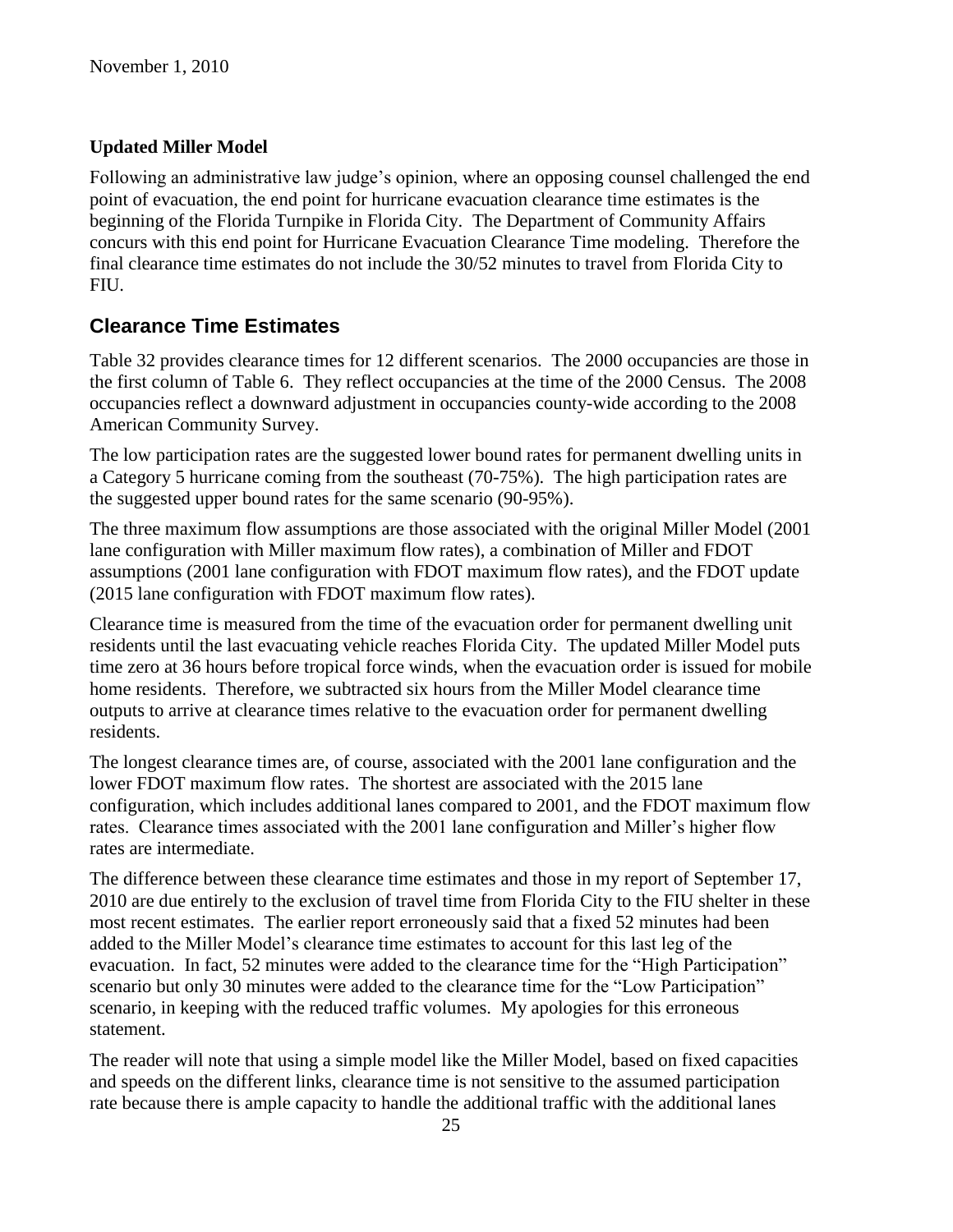constructed or planned by FDOT. The clearance time reflects unimpeded travel by the last evacuating vehicle from Key West to Florida City.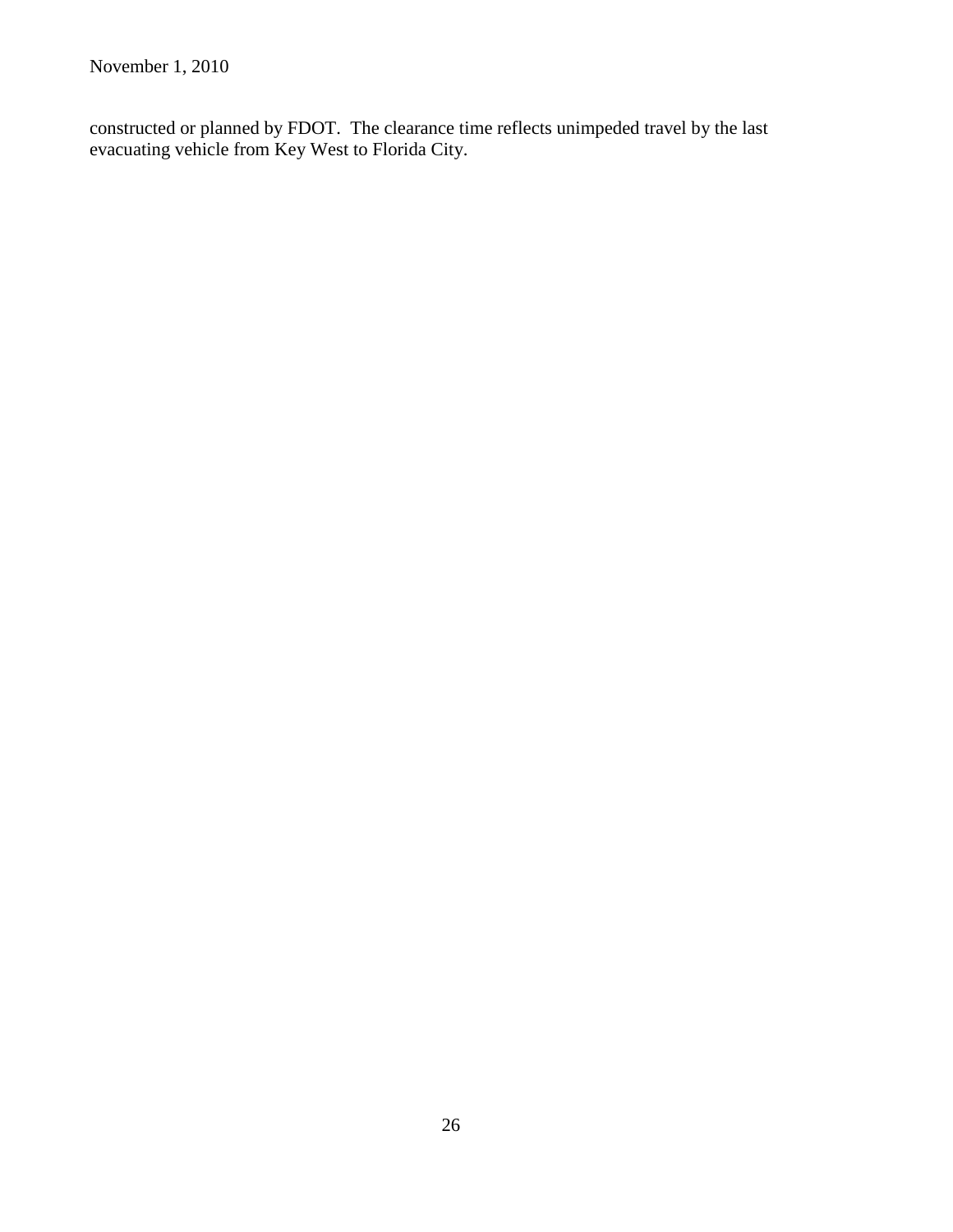|                   | Low Occupancies |               | <b>High Occupancies</b> |               |  |
|-------------------|-----------------|---------------|-------------------------|---------------|--|
|                   | Low             | High          | Low                     | High          |  |
|                   | Participation   | Participation | Participation           | Participation |  |
| 2001 Lanes/Miller | 16 hours 16     | 18 hours 50   | 18 hours 32             | 22 hours 6    |  |
| <b>Flow Rates</b> | minutes         | minutes       | minutes                 | minutes       |  |
| 2001 Lanes/FDOT   | 18 hours 58     | 22 hours 28   | 22 hours 8              | 27 hours 2    |  |
| <b>Flow Rates</b> | minutes         | minutes       | minutes                 | minutes       |  |
| 2015 Lanes/FDOT   | 16 hours 16     | 16 hours 16   | 16 hours 16             | 18 hours 52   |  |
| <b>Flow Rates</b> | minutes         | minutes       | minutes                 | minutes       |  |

Table 32. Clearance Times (relative to the permanent unit evacuation order)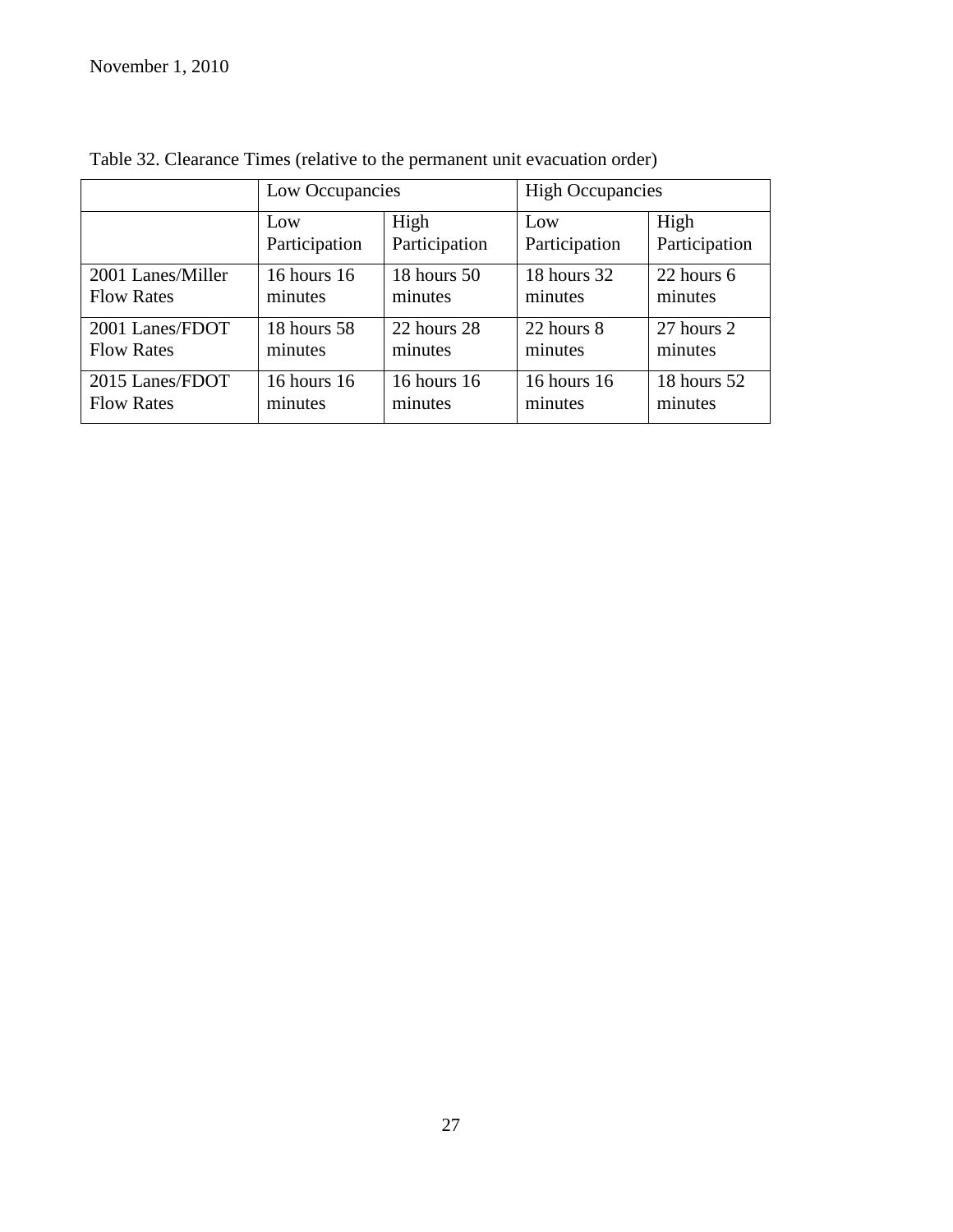# **Appendix**

|                                                         | <b>PBS&amp;J Hurricane</b><br><b>Evacuation Analysis</b><br>Dec. 1991 (1990 Census)                  | 2000 Miller<br><b>Model (1990)</b><br>Census &<br>PSC)<br><b>Final Report</b><br>in 2001          | 2004 Miller<br><b>Update</b><br><b>(2000 Census)</b>                                              | 2008 Statewide Regional<br><b>Evacuation Study Program</b><br><b>South Florida Behavioral</b><br><b>Survey Report</b> |                                                                                                             | <b>Ken Metcalf</b><br><b>Miller Model</b><br><b>Analysis</b><br><b>Summary of</b><br>2000 Census                              | <b>Reid Ewing</b><br><b>Recommendations</b><br><b>Report</b>                                      |
|---------------------------------------------------------|------------------------------------------------------------------------------------------------------|---------------------------------------------------------------------------------------------------|---------------------------------------------------------------------------------------------------|-----------------------------------------------------------------------------------------------------------------------|-------------------------------------------------------------------------------------------------------------|-------------------------------------------------------------------------------------------------------------------------------|---------------------------------------------------------------------------------------------------|
|                                                         | Same behavioral<br>parameters of 1989<br><b>ACOE study</b>                                           |                                                                                                   |                                                                                                   | Sample size (n=400)                                                                                                   |                                                                                                             |                                                                                                                               |                                                                                                   |
|                                                         | 7 evac zones                                                                                         | 7 evac zones                                                                                      | 7 evac zones                                                                                      |                                                                                                                       |                                                                                                             | 7 evac zones                                                                                                                  |                                                                                                   |
| <b>Number of People</b><br>per M.H. Unit                | Zone 1 - 2.44<br>$2 - 2.31$<br>$3 - 2.25$<br>$4 - 1.97$<br>$5 - 2.27$<br>$6 - 2.27$<br>$7 - 2.11$    | Zone 1 - 2.44<br>$2 - 2.31$<br>$3 - 2.25$<br>$4 - 1.97$<br>$5 - 2.27$<br>$6 - 2.27$<br>$7 - 2.11$ | Zone 1 - 2.44<br>$2 - 2.31$<br>$3 - 2.25$<br>$4 - 1.97$<br>$5 - 2.27$<br>$6 - 2.27$<br>$7 - 2.11$ |                                                                                                                       |                                                                                                             |                                                                                                                               | Zone 1 - 2.35<br>$2 - 2.21$<br>$3 - 2.18$<br>$4 - 2.08$<br>$5 - 2.27$<br>$6 - 2.27$<br>$7 - 1.74$ |
| <b>Number of People</b><br>per Permanent<br><b>Unit</b> | Zone 1 - 2.44<br>$2 - 2.31$<br>$3 - 2.25$<br>$4 - 1.97$<br>$5 - 2.27$<br>$6 - 2.27$<br>$7 - 2.11$    | Zone 1 - 2.44<br>$2 - 2.31$<br>$3 - 2.25$<br>$4 - 1.97$<br>$5 - 2.27$<br>$6 - 2.27$<br>$7 - 2.11$ | Zone 1 - 2.44<br>$2 - 2.31$<br>$3 - 2.25$<br>$4 - 1.97$<br>$5 - 2.27$<br>$6 - 2.27$<br>$7 - 2.11$ |                                                                                                                       |                                                                                                             |                                                                                                                               | Zone 1 - 2.35<br>$2 - 2.21$<br>$3 - 2.18$<br>$4 - 2.08$<br>$5 - 2.27$<br>$6 - 2.27$<br>$7 - 1.74$ |
| <b>Number of People</b><br>per Tourist Unit             | Zone 1 - 2.90<br>$2 - 3.76$<br>$3 - 2.75$<br>$4 - 2.53$<br>$5 - 12.80$<br>$6 - 12.90$<br>$7 - 12.90$ | Zone 1 - 2.90<br>$2 - 3.76$<br>$3 - 2.75$<br>$4 - 2.53$<br>$5 - 3.00$<br>$6 - 3.00$<br>$7 - 3.00$ | Zone 1 - 2.90<br>$2 - 3.76$<br>$3 - 2.75$<br>$4 - 2.53$<br>$5 - 3.00$<br>$6 - 3.00$<br>$7 - 3.00$ |                                                                                                                       |                                                                                                             |                                                                                                                               | Zone 1 - 2.90<br>$2 - 3.76$<br>$3 - 2.75$<br>$4 - 2.53$<br>$5 - 3.00$<br>$6 - 3.00$<br>$7 - 3.00$ |
| <b>Number of Vehicles</b><br>per Unit                   | Zone 1 - 1.80<br>$2 - 1.80$<br>$3 - 1.82$<br>$4 - 2.00$<br>$5 - 2.00$<br>$6 - 2.00$<br>$7 - 2.00$    | $1 - 1.35$<br>$2 - 1.76$<br>$3 - 1.39$<br>$4 - 1.65$<br>$5 - 1.76$<br>$6 - 1.61$<br>$7 - 1.58$    | $1 - 1.36$<br>$2 - 1.74$<br>$3 - 1.56$<br>$4 - 1.65$<br>$5 - 1.71$<br>$6 - 1.83$<br>$7 - 1.43$    | Key West 1.5<br>Lower 2.6<br>Middle 1.8<br>Upper 1.8<br>(available vehicles<br>- page $65)$                           | Key West<br>1.5<br>Lower 1.3<br>Middle 1.3<br>Upper 1.4<br>(vehicles<br>used in<br>evacuation<br>- page 65) | Vehicle/occupied<br>unit<br>Zone 1 - 1.36<br>$2 - 1.73$<br>$3 - 1.56$<br>$4 - 1.63$<br>$5 - 1.69$<br>$6 - 1.83$<br>$7 - 1.43$ | $1 - 1.36$<br>$2 - 1.73$<br>$3 - 1.60$<br>$4 - 1.34$<br>$5 - 1.75$<br>$6 - 1.83$<br>$7 - 1.44$    |
| <b>Number of Vehicles</b><br>per Tourist Unit           | Zone 1 - 1.04<br>$2 - 1.04$<br>$3 - 1.05$<br>$4 - 1.10$<br>$5 - 1.10$<br>$6 - 1.10$<br>$7 - 1.10$    | $1 - 1.04$<br>$2 - 1.04$<br>$3 - 1.05$<br>$4 - 1.10$<br>$5 - 1.10$<br>$6 - 1.10$<br>$7 - 1.10$    | Zone 1 - 1.04<br>$2 - 1.04$<br>$3 - 1.05$<br>$4 - 1.10$<br>$5 - 1.10$<br>$6 - 1.10$<br>$7 - 1.10$ |                                                                                                                       |                                                                                                             |                                                                                                                               | Zone 1 - 0.83<br>$2 - 1.23$<br>$3 - 1.23$<br>$4 - 1.13$<br>$5 - 1.13$<br>$6 - 1.55$<br>$7 - 1.55$ |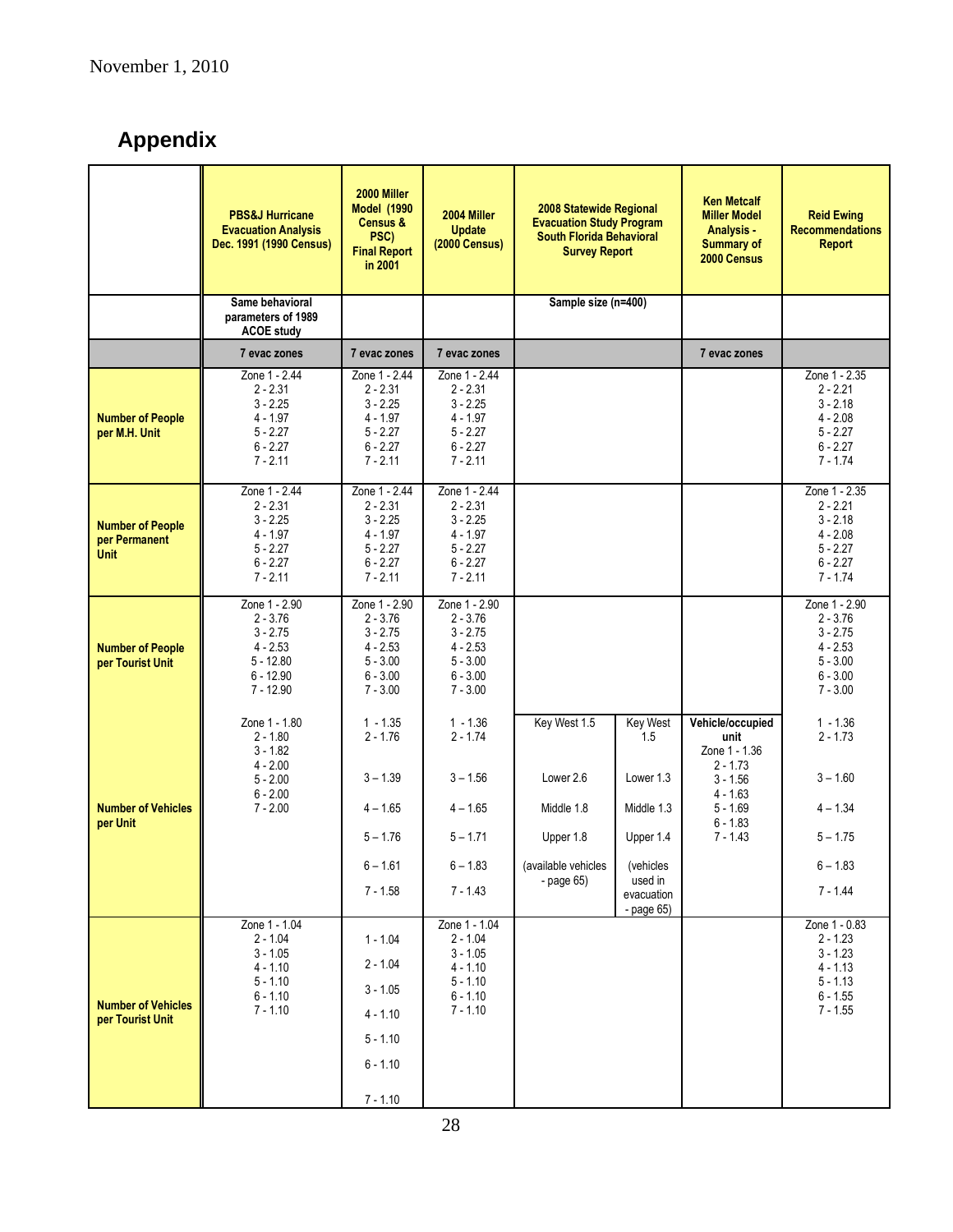|                                                               | <b>PBS&amp;J Hurricane</b><br><b>Evacuation Analysis</b><br>Dec. 1991 (1990 Census)      | 2000 Miller<br><b>Model (1990)</b><br>Census &                                             | 2004 Miller<br><b>Update</b><br><b>(2000 Census)</b>                                                         | 2008 Statewide Regional<br><b>Evacuation Study Program</b><br><b>South Florida Behavioral</b>                                                              |                                                                                                                                                                                        | <b>Ken Metcalf</b><br><b>Miller Model</b><br>Analysis -                                                                                                                                             | <b>Reid Ewing</b><br><b>Recommendations</b><br><b>Report</b>                                                                            |
|---------------------------------------------------------------|------------------------------------------------------------------------------------------|--------------------------------------------------------------------------------------------|--------------------------------------------------------------------------------------------------------------|------------------------------------------------------------------------------------------------------------------------------------------------------------|----------------------------------------------------------------------------------------------------------------------------------------------------------------------------------------|-----------------------------------------------------------------------------------------------------------------------------------------------------------------------------------------------------|-----------------------------------------------------------------------------------------------------------------------------------------|
| % Participation of<br><b>M.H. Units</b>                       | 95%                                                                                      | 95%                                                                                        | 95%                                                                                                          |                                                                                                                                                            |                                                                                                                                                                                        |                                                                                                                                                                                                     | 100%                                                                                                                                    |
| % Participation of<br><b>Other Units</b>                      | 60% lower keys (1 &2)<br>80% middle keys (3)<br>85% upper keys (4-7)                     | Zone 1 - 60%<br>$2 - 60%$<br>$3 - 80%$<br>$4 - 85%$<br>$5 - 85%$<br>$6 - 85%$<br>$7 - 85%$ | Zone 1 - 60%<br>$2 - 60%$<br>$3 - 80%$<br>$4 - 85%$<br>$5 - 85%$<br>$6 - 85%$<br>$7 - 85%$                   | Would leave if<br>mandatory<br>evacuation notice<br>is given for a Cat<br>3 Hurricane (page<br>36)<br>Key West 77%<br>Lower 69%<br>Middle 74%<br>Upper 71% | Would<br>leave if<br>mandatory<br>evacuation<br>notice is<br>given for a<br>Cat 5<br>Hurricane<br>(page 36)<br><b>Key West</b><br>89%<br>Lower<br>91%<br>Middle<br>90%<br>Upper<br>84% |                                                                                                                                                                                                     | Zone 1 - 70-90%<br>2 - 70-90%<br>$3 - 75 - 95%$<br>4 - 75-95%<br>5 - 75-95%<br>$6 - 75 - 95%$<br>7 - 75-95%<br>Category 5 Storm         |
| % Occupancy of<br><b>Dwelling Units</b>                       |                                                                                          | Zone 1 - 86%<br>$2 - 71%$<br>$3 - 69%$<br>$4 - 57%$<br>$5 - 66%$<br>$6 - 65%$<br>7 - 42%   | Zone 1 -<br>84.10%<br>$2 - 66.85%$<br>$3 - 58.95%$<br>4 - 45.43%<br>5 - 57.99%<br>$6 - 66.37%$<br>7 - 32.84% |                                                                                                                                                            |                                                                                                                                                                                        | Zone 1 - 83.5%<br>$2 - 69.8%$<br>$3 - 56.6%$<br>$4 - 47.9%$<br>$5 - 60.2%$<br>$6 - 67.6%$<br>$7 - 33.3%$                                                                                            | Zone 1 - 67%<br>$2 - 54%$<br>$3 - 47%$<br>$4 - 35%$<br>$5 - 46%$<br>$6 - 52%$<br>$7 - 27%$<br>2008 Estimate                             |
| % Participation by<br><b>Tourists Units at</b><br><b>Risk</b> | 95%                                                                                      | 100%                                                                                       | 100%                                                                                                         |                                                                                                                                                            |                                                                                                                                                                                        |                                                                                                                                                                                                     | 83%<br>17% downward<br>adjustment for<br>evacuating by air                                                                              |
| % Occupancy of<br><b>Tourist Units</b>                        | 45 % low occupancy<br>75% high occupancy                                                 | Zone 1 - 72%<br>$2 - 64%$<br>$3 - 64%$<br>$4 - 70%$<br>$5 - 70%$<br>$6 - 70%$<br>$7 - 70%$ | 45% low<br>occupancy                                                                                         |                                                                                                                                                            |                                                                                                                                                                                        | 63.77% - average<br>Keys occupancy<br>2003-2007<br>73-78% June-July<br>(peak summer<br>months)<br>45-57% Sept -<br>October (lowest)<br>70.38% average<br><b>Key West</b><br>occupancy 2003-<br>2007 | July 2008 Smith<br><b>Travel Research</b><br>Zone 1 - 82%<br>$2 - 71%$<br>$3 - 71%$<br>$4 - 71%$<br>$5 - 71%$<br>$6 - 77%$<br>$7 - 71%$ |
| <b>Vehicle Usage %</b>                                        | Zone 1 - 69%<br>2 - 69%<br>$3 - 70%$<br>$4 - 71%$<br>$5 - 71%$<br>$6 - 71%$<br>$7 - 71%$ | Zone 1 - 69%<br>$2 - 69%$<br>$3 - 70%$<br>$4 - 71%$<br>$5 - 71%$<br>$6 - 71%$<br>$7 - 71%$ | Zone 1 - 69%<br>$2 - 69%$<br>$3 - 70%$<br>$4 - 71%$<br>$5 - 71%$<br>$6 - 71%$<br>$7 - 71%$                   | Key West 91%<br>Lower 72%<br>Middle 79%<br>Upper 80%<br>(% of available vehicles used in<br>evacuation - page 65)                                          |                                                                                                                                                                                        |                                                                                                                                                                                                     | Zone 1 - 80%<br>$2 - 72%$<br>$3 - 79%$<br>$4 - 80%$<br>$5 - 80%$<br>$6 - 80%$<br>7 - 80%                                                |